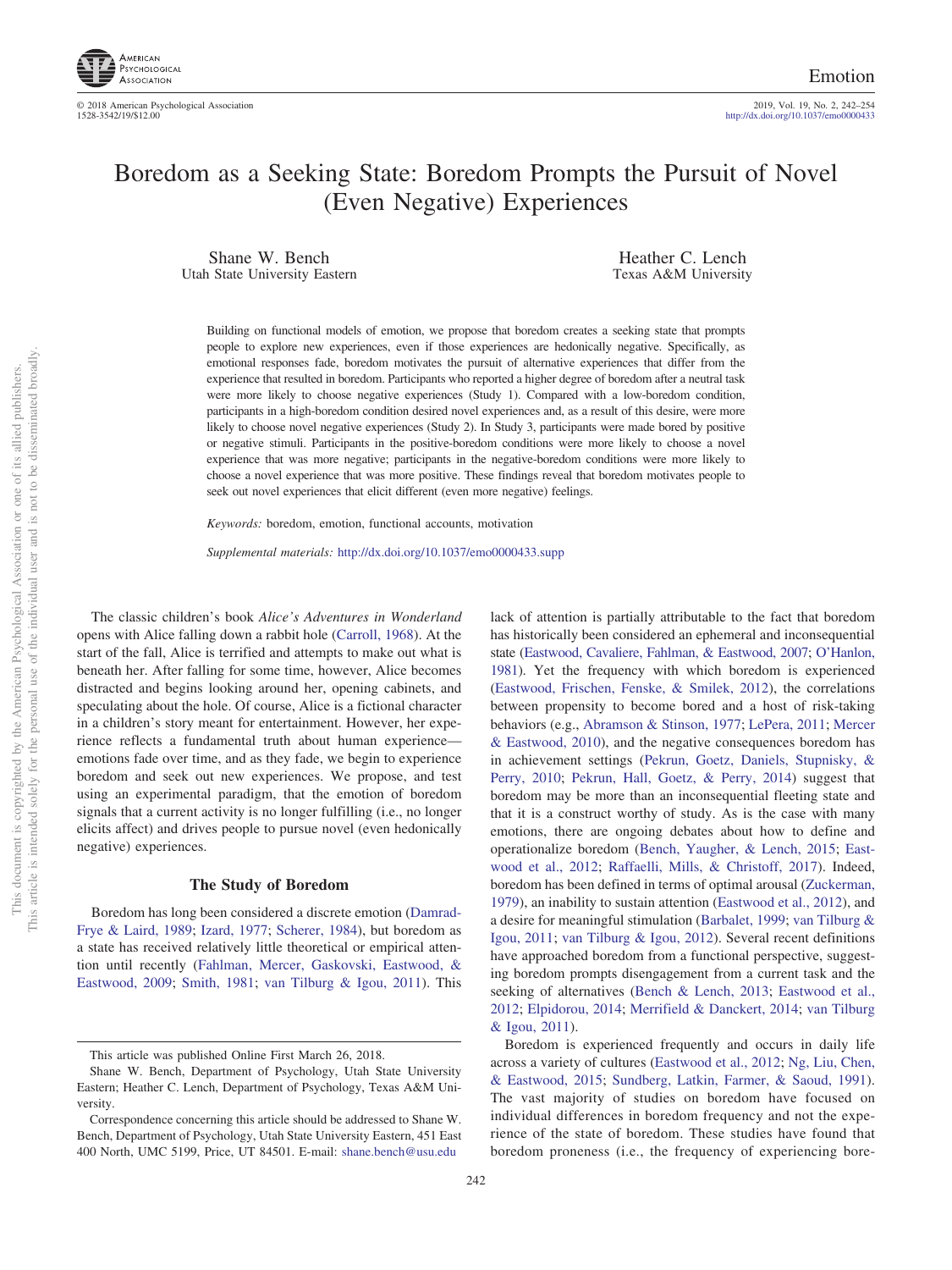dom) is associated with a host of negative behaviors, including substance abuse [\(Lee, Neighbors, & Woods, 2007;](#page-11-5) [LePera,](#page-11-1) [2011\)](#page-11-1), binge eating [\(Abramson & Stinson, 1977\)](#page-10-6), and gambling [\(Mercer & Eastwood, 2010\)](#page-11-2). The research literature on state boredom is still relatively small (but growing). Although findings related to trait boredom are informative, it is quite possible that state and trait boredom have unique causes and consequences [\(Vodanovich, 2003\)](#page-12-9), similar to other marked differences found between state and trait representations of emotional states (e.g., anxiety; [Broadbent & Broadbent, 1988;](#page-10-11) [Gaudry,](#page-10-12) [Vagg, & Spielberger, 1975\)](#page-10-12).

## **Functional Theories of Emotion**

Evidence suggests that a distinguishing feature of emotions is that they are reactions to specific events [\(Eich, Kihlstrom, Bower,](#page-10-13) [Forgas, & Niedenthal, 2000;](#page-10-13) [R. L. Kaplan, Levine, Safer, &](#page-11-6) [Lench, 2016;](#page-11-6) [Verduyn, Van Mechelen, & Tuerlinckx, 2011\)](#page-12-10). That is, emotions are targeted toward or about a specific event [\(R. L.](#page-11-6) [Kaplan et al., 2016;](#page-11-6) [Lench, Tibbett, & Bench, 2016;](#page-11-7) [Verduyn et](#page-12-10) [al., 2011\)](#page-12-10), or are the response to current activities, such as the relation between task meaning and challenge (e.g., [Pekrun, 2006\)](#page-12-11). Although functional accounts of emotion vary, they agree that emotions evolved for a purpose (e.g., [Barrett, 2012;](#page-10-14) [Carver, 2004;](#page-10-15) [Lench, Flores, & Bench, 2011;](#page-11-8) [Lindquist, 2013;](#page-11-9) [Lerner & Tiedens,](#page-11-10) [2006\)](#page-11-10). Functional accounts of emotion posit that (a) emotions are elicited in particular types of situations marked by discrepancies between goals and the environment (i.e., between what people want and what they have; [Carver, 2004;](#page-10-15) [Frijda, 1987;](#page-10-16) [Lench et al.,](#page-11-8) [2011\)](#page-11-8), and (b) emotions are coordinated responses across systems (behavior, cognition, and physiology) that serve to resolve the situation that elicited the emotion [\(Arnold, 1960;](#page-10-17) [Ekman, 1992;](#page-10-18) [Frijda, 1987\)](#page-10-16). Thus, from a functional perspective, emotions are elicited by specific situations containing a problem and facilitate a response to that problem.

In support of functional accounts of emotion, there is evidence that, across individuals and cultures, the appraisal of a situation in relation to goal status predicts emotions [\(Moors, Ellsworth, Scherer,](#page-11-11) [& Frijda, 2013;](#page-11-11) [Scherer & Meuleman, 2013;](#page-12-12) [Siemer, Mauss, & Gross,](#page-12-13) [2007;](#page-12-13) [Stein & Hernandez, 2007\)](#page-12-14). Indeed, one study of daily emotional lives found that nearly 70% of specific emotional experiences could be predicted from reports of people's perceptions of the relevance of events to their goals [\(Oatley & Duncan, 1994\)](#page-11-12). There is also evidence that emotions result in coordinated changes across systems. A meta-analysis of nearly 700 experimental studies supported that emotions (anger, anxiety, happiness, and sadness) result in organized responses across systems (behavior, cognition, and physiology), and that these coordinated responses are in directions consistent with functional theories [\(Lench et al., 2011\)](#page-11-8). Additionally, algorithms can predict self-reported emotions from behavioral and physiological changes [\(Bailenson et al., 2008;](#page-10-19) [Kragel & Labar, 2013\)](#page-11-13). Taken together, this evidence supports that emotions signal that action is needed to accomplish goals [\(Carver,](#page-10-15) [2004\)](#page-10-15) and organize systems to respond to particular situations [\(Lench, Bench, & Flores, 2013;](#page-11-14) [Lench et al., 2011;](#page-11-8) however, evidence for the modularity of emotions remains elusive: [Lindquist,](#page-11-9) [2013\)](#page-11-9).

#### **Pursuit of Alternative Experiences**

According to a functional account, emotions signal that action is required for goal accomplishment (notably, actions stemming from intrinsic motivation do not serve goal accomplishment, and emotions related to these actions may also not relate to goals; [Pekrun](#page-12-3) [et al., 2010\)](#page-12-3). However, these accounts do not provide much detail into when and why people will stop pursuing a goal and start something new. Although it has been proposed that extreme sadness, indicating that a goal is irrevocably lost, can result in disengagement from a current goal (e.g., [Carver, 2004;](#page-10-15) [Lench et al.,](#page-11-7) [2016\)](#page-11-7), this does not account for other scenarios in which people pursue new goals without extreme sadness. Indeed, there is ample evidence that people regularly disengage from goals and seek new goals (e.g., [Aarts, Custers, & Holland, 2007;](#page-9-0) [Shah & Kruglanski,](#page-12-15) [2003\)](#page-12-15). A model derived from functional accounts is presented in [Figure 1](#page-1-0) to provide a context for understanding the role of boredom in emotional experience [\(Carver, 2004\)](#page-10-15). As shown, happiness is experienced when one is doing well at getting something desirable, and anger or sadness are experienced when one is doing less well. Relief is experienced when one is doing well at avoiding something undesirable, and anxiety is experienced when one is doing less well.

We propose that, as emotional responses fade over time or across contexts, boredom motivates the pursuit of alternative goals [\(Figure 1;](#page-1-0) [Bench & Lench, 2013\)](#page-10-9). In other words, it functions as a signal that the current situation is no longer fulfilling and



<span id="page-1-0"></span>*Figure 1.* The role of boredom in a functional account of emotion. Boredom is proposed to motivate the pursuit of an alternative experience as the intensity of a current experience fades. Boredom is then related to both avoidance and approach, as it encourages avoidance from a current experience and approach toward an alternative. The arrows represent current progress toward goals, with happiness experienced when one is doing well at attaining something desirable, and anger or sadness are experienced when doing less well. Relief is experienced when doing well at avoiding something undesirable, and anxiety when doing less well (adapted from [Carver, 2004\)](#page-10-15). Boredom appears in the middle of the arrows, as it is signaling that an alternative experience should be pursued as the current experience is not serving goal attainment.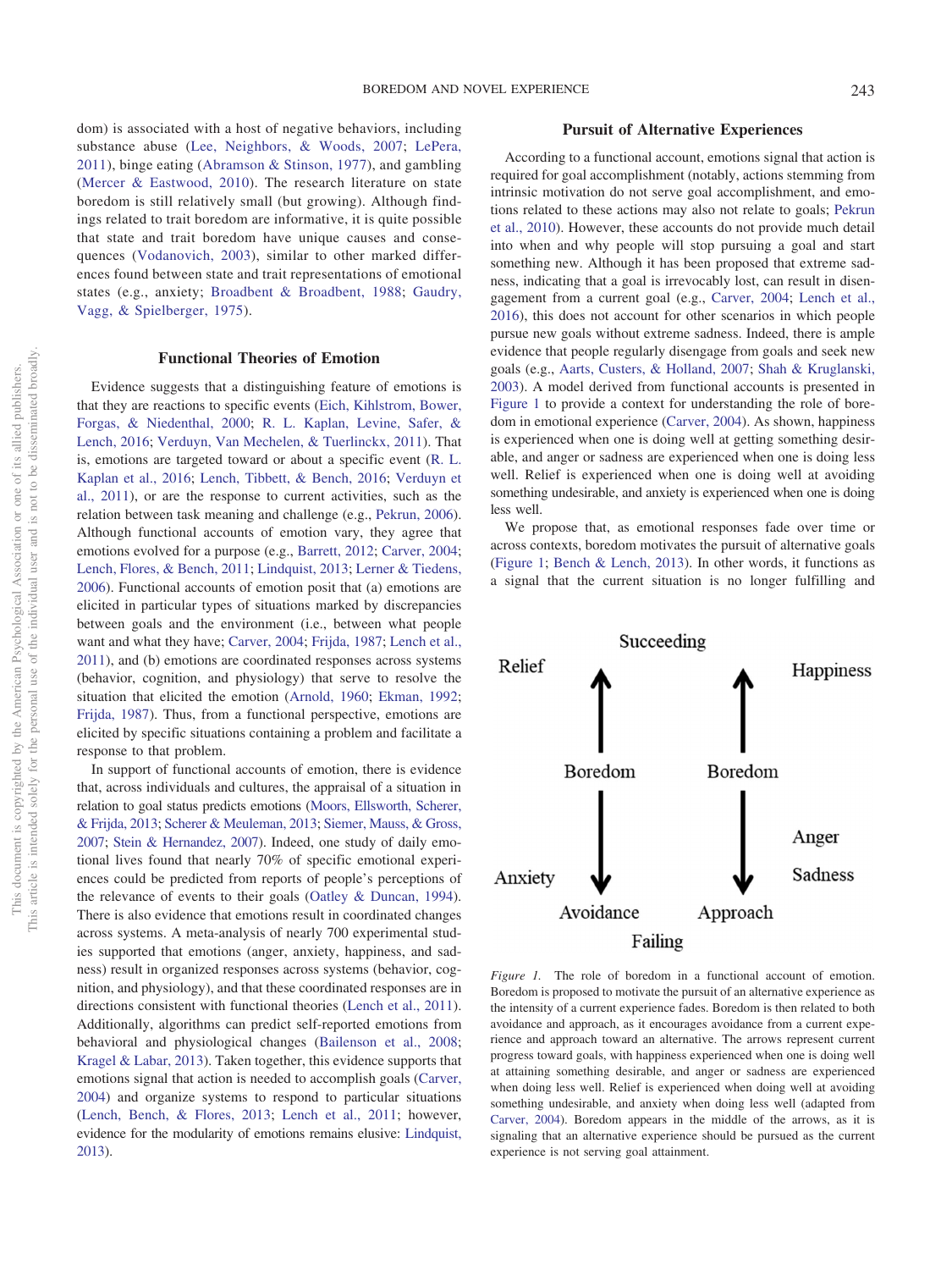prompts people to seek new experiences—in particular, experiences that will elicit emotional responses. Using this framework, there are two related types of experiences that we propose will be attractive to people when bored. First, *novel* experiences are likely to be attractive. The desire for novelty appears early and universally human infants' preference for novel stimuli is so fundamental that it is the basis of the eye-gaze methodology employed in developmental work [\(Flavell, 1977;](#page-10-20) [Hirschman, 1980\)](#page-10-21). Although the desire for novelty is ubiquitous, there is suggestive evidence that this desire could be heightened during the experience of boredom. Animal models of boredom have found that caged animals deprived of exposure to stimulating activities demonstrated more interest in ambiguous novel stimuli than caged animals that have access to stimulating activities [\(Meagher, Campbell, & Mason,](#page-11-15) [2017;](#page-11-15) [Meagher & Mason, 2012\)](#page-11-16). In humans, numerous studies have demonstrated that boredom is reliably induced from repetitive tasks (e.g., [Mann & Cadman, 2014;](#page-11-17) [Markey, Chin, Vanepps,](#page-11-18) [& Loewenstein, 2014;](#page-11-18) [Merrifield & Danckert, 2014;](#page-11-3) [Sansone,](#page-12-16) [Weir, Harpster, & Morgan, 1992;](#page-12-16) [van Tilburg & Igou, 2012\)](#page-12-7), suggesting that the lack of novelty is critical to the experience of boredom. There is also evidence that repeated uninterrupted exposure to stimuli results in decreased liking [\(Berlyne, 1970\)](#page-10-22). At the trait level, participants that are high in the propensity to become bored have been found to demonstrate a stronger preference for novelty relative to participants who are less likely to become bored [\(Malkovsky, Merrifield, Goldberg, & Danckert, 2012\)](#page-11-19). Based on the evidence that a lack of novelty results in boredom and that a lack of novelty decreases preference, we postulated that the experience of boredom would heighten the desire for, and choice to undergo, novel experiences.

Second, novel experiences that *change one's current affective state* are likely to be attractive to people experiencing boredom. Importantly, a change in affective state may be a subtype of novelty in general, as change from a current affective state to any alternative could be considered novel. Emotional responses fade over repeated exposure; even stimuli that initially elicit strong responses will have less effect after repeated exposure [\(Frederick &](#page-10-23) [Loewenstein, 1999;](#page-10-23) [Gilbert, Lieberman, Morewedge, & Wilson,](#page-10-24) [2004\)](#page-10-24). This occurs even when stimuli are presented subliminally [\(Bornstein, 1989\)](#page-10-25). Boredom is frequently induced from repetitive *mundane* tasks, such as turning pegs on a pegboard [\(Markey et al.,](#page-11-18) [2014\)](#page-11-18), tracing lines [\(van Tilburg & Igou, 2012\)](#page-12-7), or watching a video of others hanging laundry [\(Merrifield & Danckert, 2014\)](#page-11-3). However, according to our framework, boredom can result from any repetitive experience, even if that experience is positive or negative. Thus, a key prediction derived from our framework is that the desire for novelty associated with boredom will include increased desire for stimuli that will change the current affective state. In other words, people who are bored from repeated exposure to hedonically negative stimuli should prefer positive experiences. Similarly, people who are bored from repeated exposure to hedonically positive stimuli should prefer negative experiences. This latter prediction is particularly intriguing given that motivation to pursue pleasure (positive experiences) and avoid pain (negative experiences) has played a prominent role in most economic and psychological explanations of human behavior [\(Ed](#page-10-26)[wards, 1962;](#page-10-26) [Erber & Erber, 2000;](#page-10-27) [Mellers, 2000;](#page-11-20) [Von Neumann](#page-12-17) [& Morgenstern, 1944\)](#page-12-17). Past research has considered a variety of reasons for people to pursue experiences that are more negative.

For instance, negative emotional states have been found to be desired during times that they offer a benefit [\(Tamir, 2009;](#page-12-18) [Tamir,](#page-12-19) [Mitchell, & Gross, 2008\)](#page-12-19). People will choose to increase their anger when they have a goal that requires confrontation with another [\(Tamir & Ford, 2012\)](#page-12-20). There is also evidence that people can have multiple reactions to experiences that might typically be considered "negative" (e.g., disgusting images can elicit fascination, or morbid curiosity; [Oosterwijk, Lindquist, Adebayo, &](#page-11-21) [Barrett, 2016\)](#page-11-21).

Previous research has suggested that boredom may encourage the pursuit of negative experiences. For instance, in a series of studies focused on mind wandering, [Wilson and colleagues \(2014\)](#page-12-21) placed participants in a room for several minutes with no form of external stimulation except the option to give themselves a mild electric shock. Just under half of participants (i.e., 43%; and the majority of male participants, 67%) chose to shock themselves at least once, despite having previously experienced the shock and having stated that they would pay to avoid the shock in the future. This demonstrates that participants would rather experience a mild negative experience (i.e., an electric shock) than be left with nothing but their thoughts. In a study looking at the impact of boredom on consumer choice, participants paid a higher price for entertainment when the entertainment allowed them to avoid an anticipated state of boredom [\(Dal Mas & Wittmann, 2017\)](#page-10-28). This finding suggests that even the anticipation of boredom can result in costly decision making and has negative financial consequences. Self-reported boredom has been found to relate to choices of positive and negative experiences [\(Havermans, Vancleef, Kalama](#page-10-29)[tianos, & Nederkoorn, 2015\)](#page-10-29). In these studies, participants watched an hour-long repetitive video, during which they could eat candy and could give themselves painful shocks. The more bored that participants reported they were during the video, the more candy they ate and the more shocks they gave themselves. Although this study did consider the relationship between boredom and the choice of negative and positive experiences, it did not consider a mechanism for this relationship. Finally, a recent study found that state boredom, but not sadness, resulted in selfadministering painful electric shocks. These findings suggest that people did not self-administer shocks to alleviate a negative affective experience, but rather that the shocks were chosen to break up the monotony of boredom [\(Nederkoorn, Vancleef, Wilkenhöner,](#page-11-22) [Claes, & Havermans, 2016\)](#page-11-22). Taken together, these findings illustrate that boredom can prompt choices to engage in experiences that would generally be considered negative, and that these choices are not made solely to alleviate the negative experience of boredom.

#### **The Present Investigation**

The goal of the current investigation was to test the hypothesis that boredom motivates the pursuit of novel and affectively different experiences. Study 1 presents an initial examination of the relationship between the experience of boredom and preference for novel experiences. In Study 2, participants were randomly assigned to experience high or low levels of boredom resulting from repeated exposure to neutral stimuli, and then made a choice regarding the type of stimuli they would experience next. In Study 3, participants were assigned to experience boredom from repeated exposure to either positive or negative stimuli, and then chose the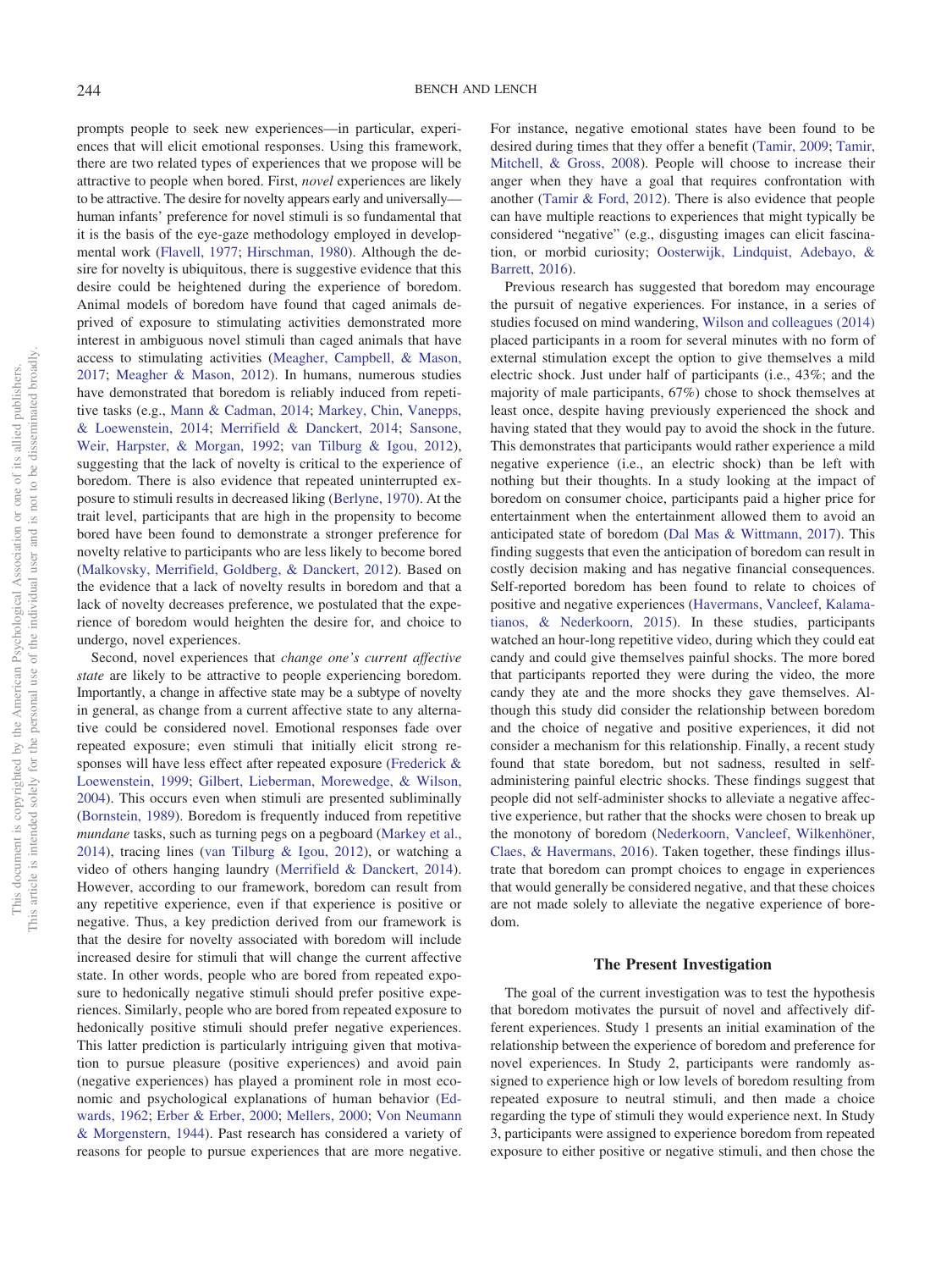type of stimuli they would experience. We expected that boredom would motivate a choice for novelty—participants bored by negative stimuli would choose a more positive experience, and those made bored by positive stimuli would choose a more negative experience.

#### **Study 1**

In Study 1, participants were made bored through exposure to repetitive neutral images and then given a choice—more of the same or to view more negative, disgusting images. We expected that higher levels of state boredom would predict choosing to view the more negative images. We also included a commonly used measure of the trait *boredom proneness*—a dispositional tendency to experience boredom frequently—which has previously been shown to relate to preferences for high-risk, high-pleasure options [\(Vodanovich, 2003\)](#page-12-9). This was included to examine the relationship of trait and state boredom to choice, given past findings that trait boredom predicts risk-taking behaviors.

#### **Method**

Participants. Fifty-five college students (67% female) completed the study for partial course credit in their introduction to psychology course. Four participants were removed because of data loss from computer or experimenter error. Data was collected over the last 2 weeks of one semester, with a goal of obtaining no fewer than 50 participants. This design and sample size yielded power of .81 (i.e., an  $R^2$  of .17 could be detected at  $p < .05$ ). All studies were approved by the Texas A&M University Institutional Review Board prior to data collection.

**Procedure.** Images were chosen from the International Affective Picture System (IAPS) image database [\(Lang, Bradley, &](#page-11-23) [Cuthbert, 2008\)](#page-11-23) <sup>1</sup> that had standardized ratings indicating that they were neutral to slightly positive on valence (IAPS  $M = 5.18$ ) and low to neutral on arousal (IAPS  $M = 3.30$ ). We also administered the selected images to a small group of pilot participants ( $n = 26$ ), who rated the images on a scale ranging from *completely negative* (1) to *completely positive* (9). The selected images were rated near the scale midpoint of neutral  $(M = 5.63, SD = .63)$ . One image that was pilot tested (IAPS Number 7017; a VHS tape) was not included in the final image set, as it was rated very positively in our student population ( $M = 7.43$ ,  $SD = 1.01$ ).

At the start of the study, participants were told they would be viewing a series of images and to pay careful attention, as they would be asked to answer questions about the images at the end of the study. Before each image, a fixation cross was displayed in the middle of the screen for 500 ms. Immediately following the fixation cross, one of the 19 images appeared and remained on the screen for 5 s. Participants viewed each of the images between three and six times for a period of about  $8 \text{ min.}^2$ . The images were presented in random order. Participants rated how they currently felt on a scale ranging from *incredibly entertained* (1) to *incredibly bored* (9).

Participants were then faced with a choice between two sets of images that they would view next. One set was described as similar to the neutral images they just viewed; specifically, they were told, "This set of images is similar to the set of images you just saw." For the other set, they saw three sample negative images (cockroaches, a destroyed building, dirty dishes; IAPS Numbers 1274, 9471, 9395; these images were rated as more negative than the neutral images by the pilot sample,  $M = 2.93$ ,  $SD = .90$ ,  $t[25] =$ 15.95,  $p < .001$ ,  $d = 6.38$ ). Participants were told, "The rest of the images in this set are similar to those sample images." Before each sample image, a fixation cross was displayed for 500 ms in the middle of the screen. Each sample image remained on the screen for 5 s. The order of viewing the options for the same images or negative images was counterbalanced. After viewing all sample images, participants chose their image set by pressing "A" or "B" on the keyboard; this choice was the dependent variable in the study. After making their choice, participants were informed that they would not actually view the second set of images.

Participants also completed the Boredom Proneness Scale (BPS;  $\alpha$  = .72; [Farmer & Sundberg, 1986\)](#page-10-30). The BPS is the most widely used measure of trait boredom [\(Vodanovich, 2003\)](#page-12-9), and includes 28 items, such as "Many things I do are repetitive and monotonous," rated on a scale ranging from *highly disagree* (1) to *highly agree* (7). Additional individual difference findings across all studies are presented in a separate section before the General Discussion.

### **Results and Discussion**

Participants reported being bored ( $M = 7.88$ ,  $SD = 1.73$ ) from the induction, with mean reported boredom higher than the midpoint of the scale (5), labeled "Neither bored or entertained,"  $t(51) = 11.91, p < .001, d = 3.34.$ 

Overall, 55% of participants chose to view the more negative image set. This is of considerable interest, as it is counter to the generally held assumption that hedonically positive experiences should be preferred (e.g., [Tice, Bratslavsky, & Baumeister, 2001\)](#page-12-22).

A logistic regression with choice of image set regressed on state boredom and trait boredom revealed that state boredom predicted choice (Wald  $\chi^2 = 5.14$ ,  $\beta = 0.49$ ,  $p = .023$ ,  $e^{\beta} = 1.64$ ). Specifically, participants were more likely to choose the more negative image set, as they experienced more boredom. Trait boredom did not predict choice of image set (Wald  $\chi^2 = 0.09$ ,  $\beta =$ 0.01,  $p = .77 e^{B} = 1.01$ , and there was no interaction between state and trait boredom (Wald  $\chi^2 = 2.35$ ,  $\beta = 0.04$ ,  $p = .13$ ,  $e^{\beta} =$ 1.04). (State boredom also predicted choice of image set when entered alone, Wald  $\chi^2 = 4.17$ ,  $\beta = .40$ ,  $p = .041$ ,  $e^{\beta} = 1.49$ . Trait boredom did not predict choice of image set when entered alone, Wald  $\chi^2 = 1.44$ ,  $\beta = 0.03$ ,  $p = .23$ ,  $e^{\beta} = 1.03$ . Finally, trait boredom did not predict state boredom,  $\beta = -0.005$ ,  $t[49] = -0.26, p = .80.$ 

The methodology of Study 1 included a potential confound. Participants made bored by the image set saw the more negative novel image option first, and were then reexposed to the neutral image option that made them bored. As a result, participants could have experienced dishabituation: an increased response to a habit-

<sup>&</sup>lt;sup>1</sup> IAPS image numbers: 1350, 1903, 5395, 5471, 5510, 5740, 7017, 7019, 7026, 7043, 7090, 7160, 7170, 7179, 7187, 7233, 7247, 7255, 7365,

<sup>7547.</sup> <sup>2</sup> The number of times each image was presented was altered, as previous research has found that repeated exposure to the same stimulus results in increased boredom, yet increasing the duration that a stimulus is presented, independent of the number of presentations, does not hold the same effect on boredom [\(Bornstein, 1989;](#page-10-25) [Van den Bergh & Vrana, 1998\)](#page-12-23).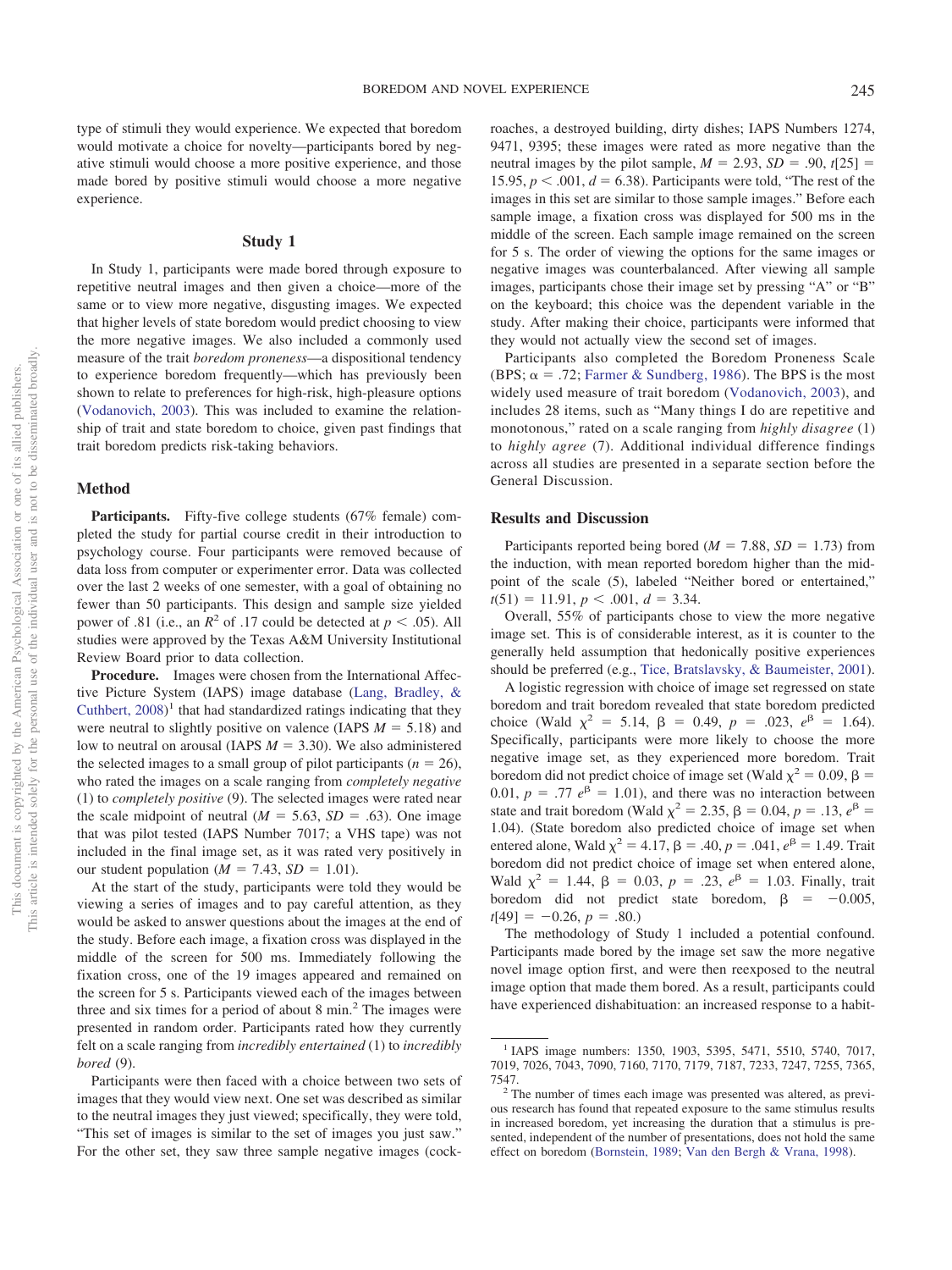uated stimulus when being exposed to it after being exposed to another stimulus (e.g., [Rankin et al., 2009\)](#page-12-24). However, the order of presentation of the image choice options did not predict choice of image set (Wald  $\chi^2 = 0.10$ ,  $\beta = 0.56$ ,  $p = .921$ ,  $e^{\beta} = 1.06$ ). The possibility of using habituation/dishabituation paradigms to study the experience of boredom is an interesting avenue for future research.

State boredom predicted choice, such that participants were more likely to choose the more negative image set when experiencing higher levels of state boredom. This provides evidence that boredom prompts people to seek out novel experiences, even when hedonically negative.

### **Study 2**

Trait boredom did not predict choice in Study 1. However, the correlational nature of Study 1 limits the conclusions that can be made. Study 2 therefore included an experimental manipulation of boredom. Bored participants in Study 1 were more likely to choose a more negative option, but the more negative option was also the only novel option available. As a result, it is unclear whether participants made their choice on the basis of novelty alone or whether change in affective state was also important to their choice. Therefore, Study 2 included a choice among options that were all novel but varied in valence. Study 2 also included a measure of the desire for novelty to assess whether desire for novelty mediated the relationship between boredom and choice of a negative experience.

#### **Method**

Participants. One hundred fifty-three (65% female) college students completed the study for partial course credit in their introduction to psychology course. Data was collected over one academic semester with a goal of at least 150 participants. Three participants were removed because of data loss as a result of experimenter or computer error, with the final sample consisting of 150 participants. In this study, we tested desire for novelty as a mediator to the relationship between boredom and choice; our sample size exceeded the size of 115 recommended by [Fritz and](#page-10-31) [Mackinnon \(2007\)](#page-10-31) to achieve .8 power in a mediational design with our observed effects.

**Procedure.** As in Study 1, participants were told they would view a set of images and to pay attention to the images. They viewed 15 of the neutral images used in Study 1.3 Participants were randomly assigned to one of two conditions—low boredom or high boredom. In the low-boredom condition, participants viewed the image set either three times or no times (for a duration of either 0 min or 3.75 min). The groups were combined as both groups reported a low level of boredom and they did not differ on any other measure (all  $ts < 1.50$ , all  $ps > .14$ ). In the highboredom condition, participants viewed the image set 10 times (for a total duration of about 12.5 min). A total of ten views was selected based on pilot testing  $(n = 63)$  that revealed that more boredom was reported on a scale ranging from *not at all bored* (1) to *extremely bored* (9) after the induction ( $M = 7.37$ ,  $SD = 1.96$ ) than before the induction ( $M = 3.94$ ,  $SD = 2.15$ ),  $t(62) = 9.53$ ,  $p < .001$ ,  $d = 2.42$ , with no significant increase in boredom after 10 views (i.e., 10 views did not differ from 12 or 14 views).

Participants were then given an option of two sets of images to view next. They were instructed,

You will now be viewing another set of images. This set of images will be displayed for the same amount of time as the previous set. You will see samples of two possible sets of images. The sample images are similar to all of the images in the set they represent. You will have your choice of which of the sets of images you will view. Please choose the set you would like to see based on the sample images you are shown.

The more negative sample set was the same three negative images used in Study 1. The other sample image set consisted of three novel neutral images (a park bench, a light bulb, a plate; IAPS Numbers 7026, 7170, 7233). The set of sample images that was displayed first was randomly generated, and all sample images in that set were displayed before the next set was shown. The image sets were labeled "Set A" or "Set B," with neutral or negative images counterbalanced between Sets A and B. Before each image appeared, a fixation cross was placed in the center of the screen for 500 ms; the sample image followed and remained on the screen for 5 s. After viewing both sets of sample images, participants chose which image set they would like to view; this choice was the primary dependent variable in the study.

After choosing their set of images, participants reported their current level of boredom on a scale ranging from *not at all* (1) to *incredibly* (9). Participants also reported the influence a desire for something new had on their choice "How much did a desire for something new motivate your choice?" Responses were given on scale ranging from *not at all* (1) to *completely* (7).4 Trait boredom was measured by BPS scores, but did not predict desire for novelty, state boredom, or choice of image set (all  $ps > .30$ ) and is not reported further. After completing all scales, participants were told that they would not view the second set of images and were debriefed.

## **Results and Discussion**

**Boredom manipulation.** Participants in the high-boredom condition reported being more bored ( $M = 7.20$ ,  $SD = 1.78$ ) than those in the low-boredom condition ( $M = 4.93$ ,  $SD = 1.53$ ), Levene's  $F = 6.46$ ,  $p = .02$ ,  $t(85.72) = 7.70$ ,  $p < .001$ ,  $d = 1.66$ . Thus, the manipulation effectively elicited a high versus low state of boredom. Further, participants in the high-boredom condition reported a greater desire for novelty  $(M = 4.74, SD = 1.85)$ , the proposed mediator, than those in the low-boredom condition (*M* 3.69,  $SD = 1.85$ ,  $t(148) = 3.28$ ,  $p = .001$ ,  $d = .54$ .

**Choice of image set.** Overall, 23% of participants chose to view the more negative image set. Unlike Study 1, participants had

<sup>3</sup> IAPS numbers: 1350, 1903, 5395, 5471, 5510, 5740, 7019, 7043, 7160,

<sup>7179, 7187, 7247, 7255, 7365, 7547.</sup> <sup>4</sup> The mediator (desire for novelty) was reported after participants made their choice of image set. Measurement of a proposed mediator after the dependent measure is acceptable when the dependent variable does not impact the mediator [\(Lench, Taylor, & Bench, 2014;](#page-11-24) [Shadish, Cook, &](#page-12-25) [Campbell, 2002\)](#page-12-25). Further, the changes in the mediator were predicted by the manipulation, demonstrating the manipulation was indeed impacting the mediator (i.e., boredom condition resulted in differences in desire for novelty). In addition to this point, the mediator was a self-reported justification of behavior (i.e., a causal attribution) and should be investigated more directly in the future. This was also the case for Study 3.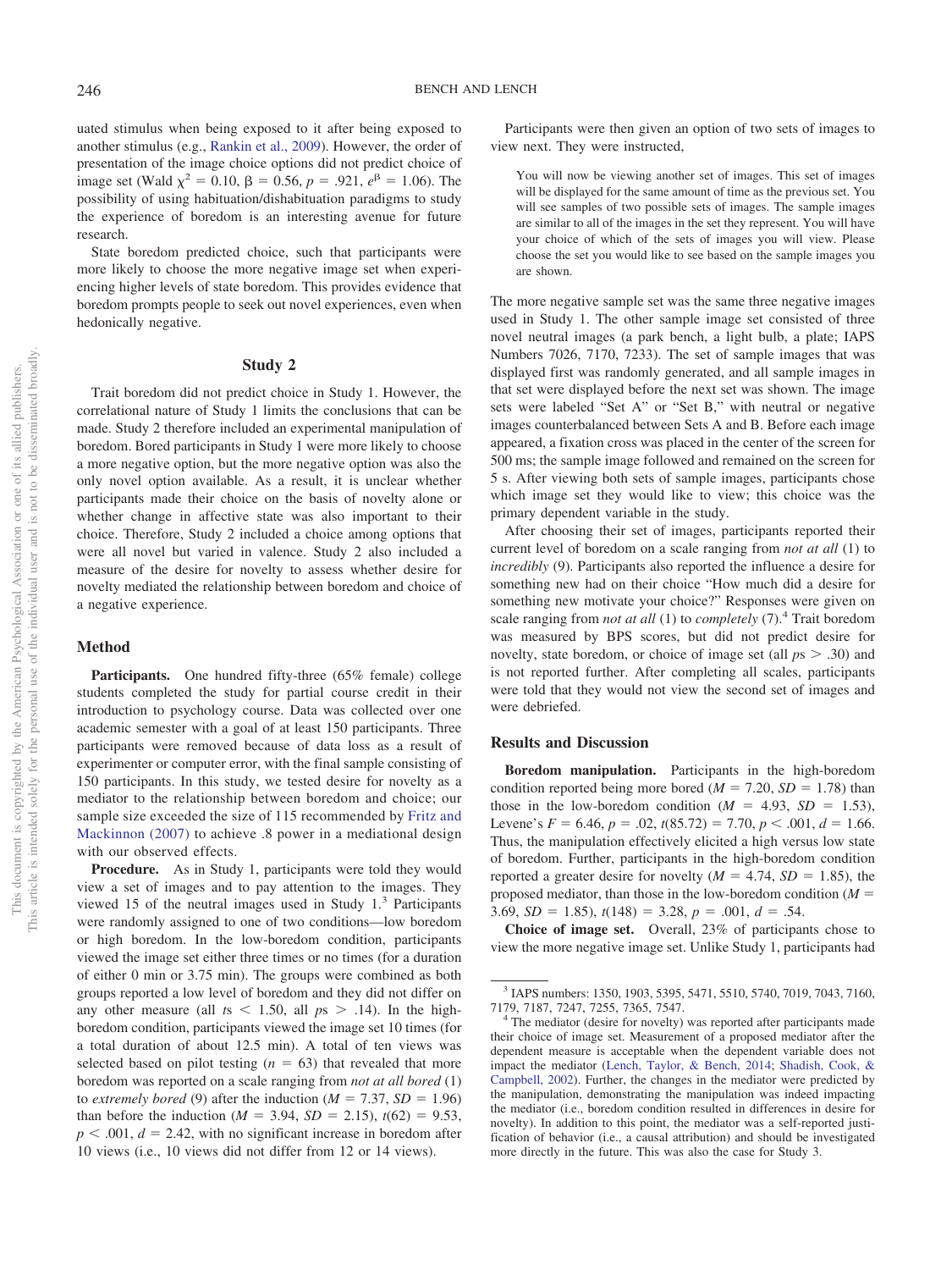a choice between neutral and more negative novel options. Thus, it is particularly striking that a sizable proportion of participants chose the more negative option even when they had other novel experiences available.

An indirect effect of boredom condition (low, high) on choice of image set was expected, with the relationship between condition and choice mediated by desire for novelty. Specifically, it was predicted that participants in the high-boredom condition would have a stronger desire for novelty, and an intense desire for novelty would predict choice of an alternative experience that was both novel and more negative. To examine this relationship, a mediation analysis using 10,000 bootstrapped samples was conducted utilizing the PROCESS script from [Hayes \(2013\),](#page-10-32) which is designed for use with dichotomous outcomes. As can be seen in [Figure 2,](#page-5-0) boredom condition (low, high) predicted desire for novelty  $(b = 1.05, t = 3.28, p = .001, R<sup>2</sup> = .068)$ , with participants in the high-boredom condition reporting a greater desire for novelty compared with those in the low-boredom condition. Desire for novelty, in turn, predicted choice of image set (coded:  $0 =$  neutral, 1 = negative;  $b = .26$ ,  $z = 2.29$ ,  $p = .022$ ,  $R_{\text{McFadden}}^2 = .042$ ), with a stronger desire for novelty predicting the choice of the more negative image set. In the mediational model, there was no direct effect of condition on whether or not participants chose the more negative images ( $b = .19$ ,  $z = 0.44$ ,  $p = .66$ ,  $R_{\text{McFadden}}^2 = .007$ ). Rather, consistent with predictions, there was an indirect effect of condition on whether or not participants chose the more negative images (indirect effect  $= .27, 95\%$  CI [.04, .69]). Thus, desire for novelty mediated the relationship between boredom condition (low, high) and choice of a novel more negative experience [\(Hayes, 2013;](#page-10-32) [MacKinnon, Lockwood, Hoffman, West, & Sheets,](#page-11-25) [2002\)](#page-11-25). In other words, participants in the high-boredom condition reported greater desire for novelty than those in the low-boredom condition, and greater desire for novelty resulted in a greater likelihood of choosing the more negative image set.

These findings provide further evidence that boredom prompts people to select novel experiences. Participants in a high-boredom condition, relative to those in a low-boredom condition, were more likely to choose a novel experience that would also alter their affective state over a novel experience that would not alter their affective state. The findings also demonstrate that boredom encourages a desire for novelty. That is, consistent with the theoretical model, greater boredom motivated greater desire for a new experience and consequently being more likely to choose a novel more negative experience.



<span id="page-5-0"></span>*Figure 2.* Desire for novelty as a mediator for boredom and choice of image set (Study 2). Boredom indirectly affected choice of image set through its influence on desire for novelty (indirect effect  $= .27, 95\%$  CI [.04, .69]).

### **Study 3**

Studies 1 and 2 provide evidence that boredom results in a preference for novel experiences, even when those experiences are more negative than a boredom-eliciting experience. In both studies, however, boredom was induced by repeated exposure to neutral stimuli, and participants chose between another neutral experience or a more negative experience. To further explore the relationship between boredom and a desire to change affective state, Study 3 elicited state boredom from repeated exposure to positive or negative images. Typically, boredom inductions consist of neutral stimuli or tasks (e.g., copying a phonebook or reference section, turning pegs on a board; [Markey et al., 2014\)](#page-11-18). However, if the functional role of boredom is to encourage the pursuit of alternative experiences when a current experience is no longer rewarding [\(Bench & Lench, 2013\)](#page-10-9), boredom should also be experienced when positive or negative experiences have been repetitious. Study 3 therefore included repetitious exposure to positive and negative stimuli. In Study 3, participants were also provided with a choice among multiple novel options that varied in affective valence. Specifically, participants were given the opportunity to choose an affective experience that was more positive, more negative or affectively the same as, the experience that made them bored. To identify "more positive" and "more negative" states, we relied, first, on the affective valence of the images (i.e., were they classified as positive or negative). Second, we used the arousal rating of the images, as past research has shown that more arousing negative states are more negative than less arousing negative states, and that more arousing positive states are more positive than less arousing positive states (e.g., [Kuppens, Tuerlinckx, Russell, &](#page-11-26) [Barrett, 2013;](#page-11-26) [Russell, 1980\)](#page-12-26). However, it is important to consider that more arousing positive states are not always preferred, as some cultures prefer less arousing positive experiences to more arousing positive experiences (e.g., [Sims, Koopmann-Holm, Jiang,](#page-12-27) [Fung, & Tsai, 2018\)](#page-12-27). We also included two new potential mediators: desire for something negative and desire for something positive. These were included in Study 3 because the design allowed for multiple novel choices (and therefore a measure of "desire for novelty" alone, as was used in Study 2, would not well represent the differences among the options). We predicted that participants who were bored from a positive experience would be most likely to choose a more negative subsequent state. This relationship was expected to be mediated by a desire to experience something negative, such that participants who viewed positive images would have a stronger desire to experience something negative, and this would predict choice of a more negative experience. We also expected participants made bored from a negative experience would be most likely to choose a more positive subsequent state, and that desire for positive experiences would mediate this relationship, such that participant who viewed negative images would report a stronger desire to experience something positive, and this would predict choice of a more positive experience.

#### **Method**

**Participants.** Undergraduate students ( $n = 150$ ; 62% female) completed the study for partial course credit in their introduction to psychology course. Data was collected over one academic semester, with a goal of at least 150 participants. Five participants were removed because of data loss as a result of experimenter or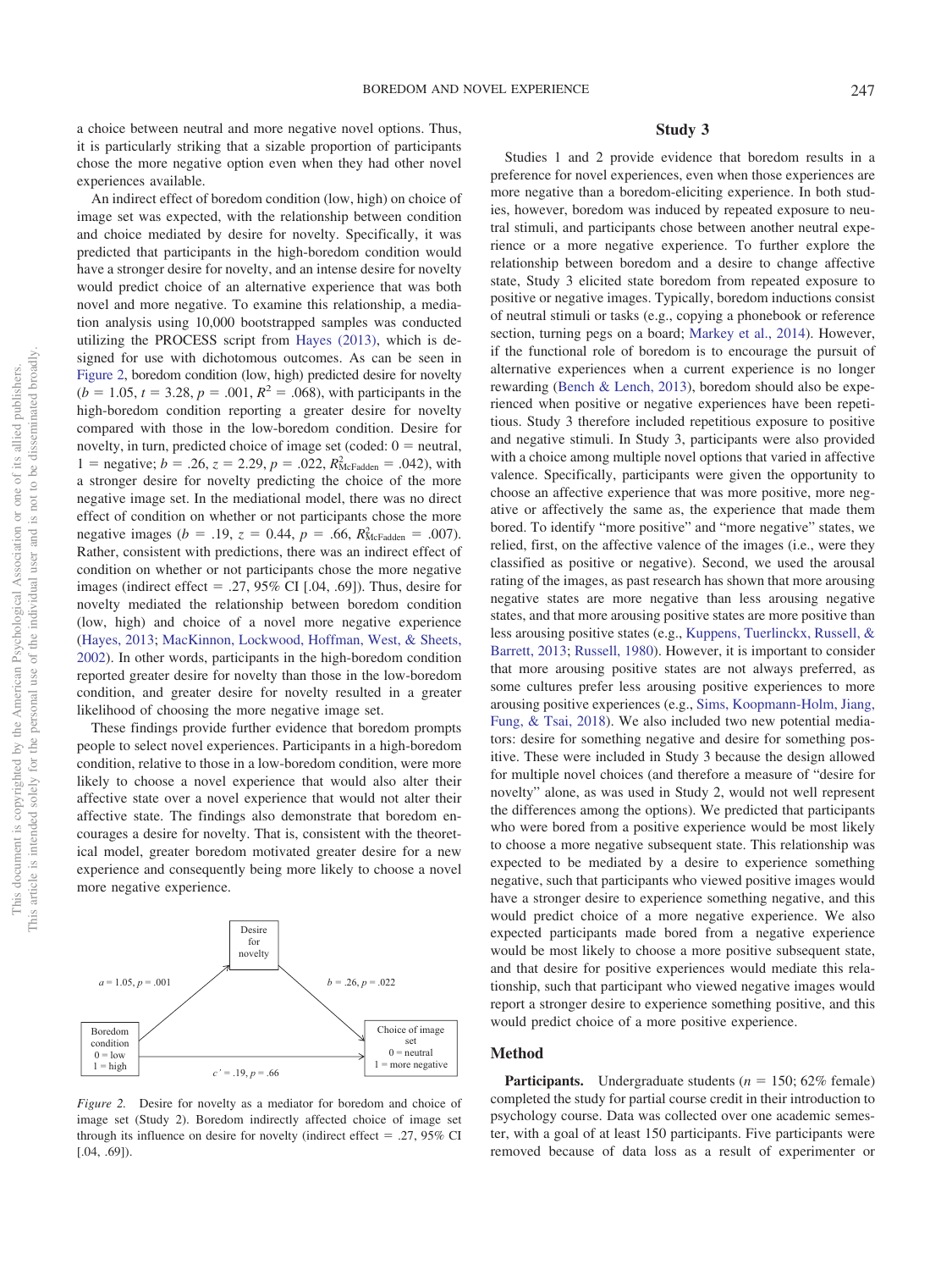computer error; thus, the final sample consisted of 145 participants. In this study, we tested desire for negative experience as a mediator of the relationship between boredom and choice; our sample size was below the size of 396 recommended by [Fritz and](#page-10-31) [Mackinnon \(2007\)](#page-10-31) to achieve .8 power in a mediational design with our observed effects. This was because of a smaller than anticipated observed effect of the mediator on the outcome variable.

**Procedure.** The study employed a similar manipulation to Study 2. However, in this study, participants were randomly assigned to view one of four sets of images (intensely positive, moderately positive, intensely negative, moderately negative). For all conditions, participants saw 15 images, selected from the IAPS image database (Lang et al.,  $2008$ ),<sup>5</sup> five times each, for a total time viewing images of about 6.5 min. According to standardized IAPS ratings, the image sets differed by affective valence, *F*(3, 68) = 624.43,  $p < .001$ ,  $\eta^2 = .96$ , with the positive images being more positive  $(M = 7.31, SD = .26)$  than the negative images  $(M = 2.91, SD = .56)$ , Levene's  $F = 19.40, p < .001, t(49.29) =$ 42.75,  $p < .001$ ,  $d = 10.08$ . The image sets also differed by their arousal rating,  $F(3, 68) = 188.92$ ,  $p < .001$ ,  $\eta^2 = .053$ , with high-arousal images being more arousing  $(M = 6.53, SD = 0.40)$ than low arousing images ( $M = 4.04$ ,  $SD = 0.49$ ),  $t(70) = 23.57$ ,  $p < .001, d = 5.57.$ 

Participants were then told they would view a second set of images, and told about their options, as in Study 2. In this study, they were given four different image sets to choose from. These options consisted of three novel images of each type.6 The sample image sets were presented in random order and were assigned labels of Image Set A, B, C, or D, depending on their order of appearance; this choice was the primary dependent variable.

Participants then rated their current level of boredom, as in Study 1, and reported how much their selection was motivated by a desire for something negative, "How much did a desire for something negative motivate your choice?"—and their desire for something positive, "How much did a desire for something positive motivate your choice?" Responses were given on a scale ranging from *not at all* (1) to *completely* (7).

#### **Results and Discussion**

Preliminary analyses. Condition was not expected to create a difference in state boredom in this study, as all participants were exposed to their respective image sets for the same amount of time. To confirm this, a 2 (valence: positive, negative)  $\times$  2 (arousal: moderate, high) ANOVA was conducted. As predicted, there was no effect of valence condition or intensity, and there was no interaction effect (all  $Fs < 1.56$ , all  $ps > .21$ ; see [Table 1](#page-7-0) for descriptive statistics by condition). Instead, all participants reported a moderate level of boredom ( $M = 5.79$ ,  $SD = 1.62$ ), with mean reported boredom higher than the midpoint of the scale (5), labeled "Moderate boredom,"  $t(144) = 5.91, p < .001, d = .99$ . Thus, there was no difference across conditions in state boredom, and the induction of boredom was effective. This suggests that boredom can result from positive and negative experiences.

To examine the impact of the manipulation on desire for affectively different experiences, two ANOVAs were conducted on reported desire for positive and negative experiences, with valence (positive, negative) and arousal (moderate, high) as between-

subject factors. Valence condition affected the desirability of negative experiences,  $F(1, 141) = 8.88$ ,  $p = .003$ ,  $\eta^2 = .02$ , such that participants who viewed positive images reported a stronger desire for a negative experience ( $M = 2.49$ ,  $SD = 1.73$ ) than those who viewed negative images ( $M = 1.72$ ,  $SD = 1.41$ ). There was not a main effect of valence condition on desire for positive experience,  $F(1, 141) = 0.22, p = .64, \eta^2 = .002$ , as participants who saw positive images reported a similar desire for positive experiences  $(M = 5.40, SD = 1.79)$  as participants who saw negative images  $(M = 5.24, SD = 1.93).$ 

We also considered the impact of arousal on reported desire for affective experiences. In the ANOVA for desire for positive experiences, there was a main effect of arousal on the desire for positive experiences,  $F(1, 141) = 4.69$ ,  $p = .032$ ,  $\eta^2 = .003$ , with participants in the moderate arousal condition reporting a stronger desire for positive experiences. There were no other main effects of arousal on any outcome (all  $ps > .14$ ), and there were no interaction effects of valence and arousal (all  $p_s > .15$ ). Finally, arousal was regressed on choice of image set, and arousal did not predict the type of images chosen ( $b = -.12$ ,  $t = .84$ ,  $p = .40$ ). As arousal did not impact state boredom or desire for negative experience, and arousal did not predict choice of image set, subsequent analyses focused on the valence of conditions.

**Choice of image set.** Overall, 74% of participants chose an image set that differed from the set that induced boredom. Looking at the type of choices made: 22% of participants chose a set that was more negative than the one that elicited boredom, 26% chose a set with the same valence, and 52% chose a more positive set. Nearly one quarter of the sample chose an experience that was more negative than their current state, as in Study 2. This is of particular interest in this study, as there were four options, and thus multiple options would have been both novel and a same or more positive experience. This provides a powerful demonstration that negative experiences are preferred when people are bored, even when positive novel alternatives are available.

Choice was influenced by the affective state that elicited boredom: 41% of participants who viewed positive images chose a more negative state, whereas only 1% of participants who viewed negative images chose a more negative state (see [Figure 3\)](#page-7-1); 92% of participants who viewed negative images chose a more positive state, whereas only 14% of participants who viewed positive images chose a more positive state.

To assess the impact of valence condition on choice of an image set that was the same or different, a logistic regression was conducted with valence condition (positive, negative) entered as the predictor and choice of image set (same or different) as the outcome variable. Valence condition predicted choice of image set (Wald  $\chi^2$  = 21.37,  $\beta = 2.40, p < .001, e^{\beta} = 11.06$ , with participants in the

<sup>5</sup> IAPS image numbers by group: intensely positive (5621, 8030, 8080, 8034, 8163, 8185, 8186, 8400, 8492, 7405, 8470, 8170, 8370, 5470, 8180, 5626, 5629, 8200), moderately positive (5982, 5594, 1604, 7430, 2598, 2360, 2388, 7200, 5201, 5202, 5551, 5814, 5725, 7280, 5781, 5891, 7325, 2035), intensely negative (1050, 6230, 6231, 6550, 6834, 1930, 9050, 9187, 2683, 9321, 9414, 9620, 9600, 9623, 9630, 9904, 1300, 1304), and moderately negative (2455, 2750, 6010, 2039, 2456, 2590, 9090, 2375.1, 9190, 9331, 2490, 9001, 9000, 2205, 2312, 2276, 2722, 7023).

 $6$  Sample image IAPS numbers by group: intensely positive (8034, 7405, 5470), moderately positive (2035, 5202, 5891), moderately negative (2455, 9001, 9331), and intensely negative (1304, 9050, 9620).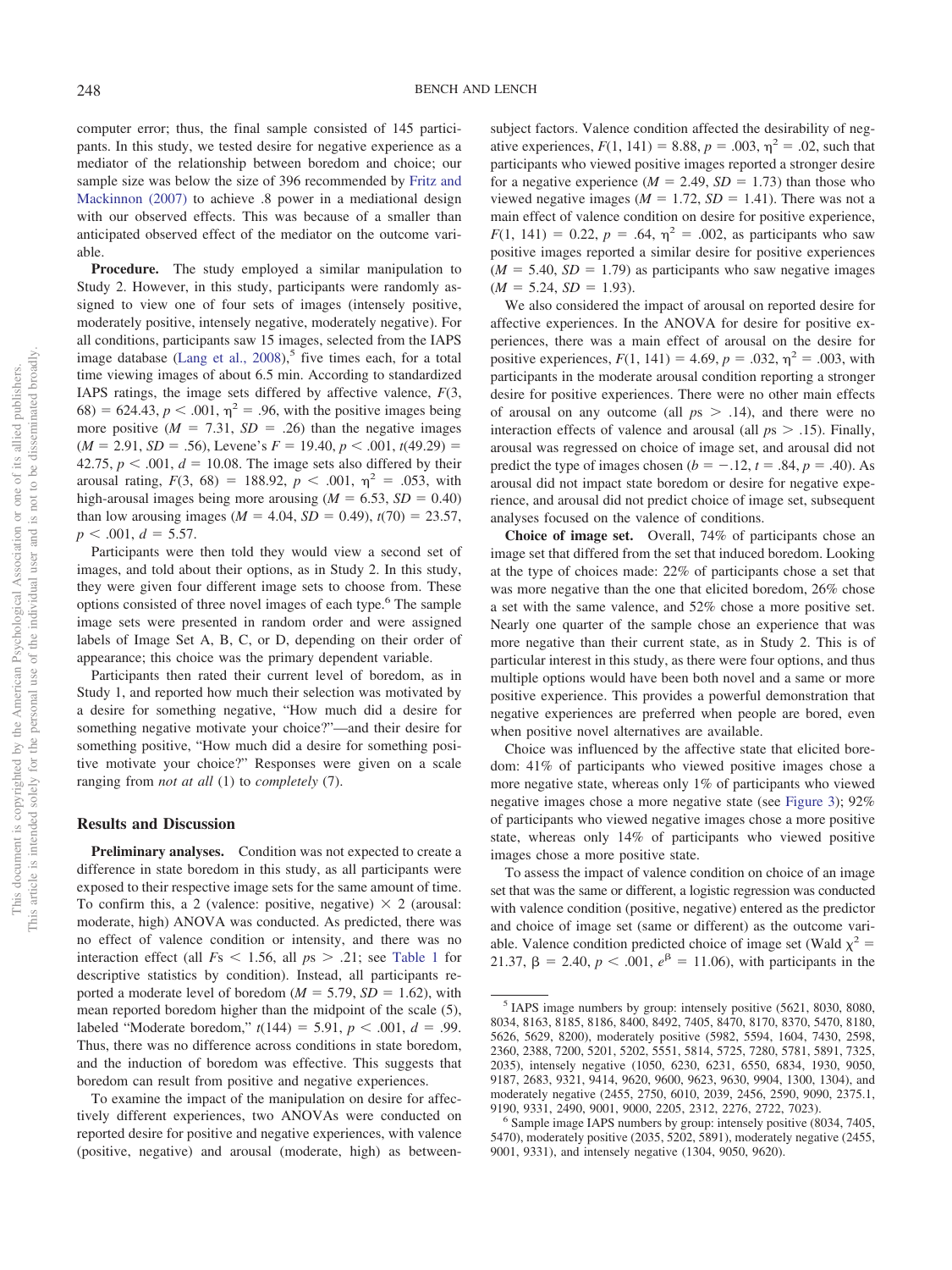| Group             | Reported boredom<br>M(SD) | Desire for negative<br>M(SD) | Desire for positive<br>M(SD) |
|-------------------|---------------------------|------------------------------|------------------------------|
| Condition         |                           |                              |                              |
| Positive-moderate | 5.74 (1.94)               | 2.29(1.63)                   | 5.50(1.48)                   |
| Positive-high     | 5.51 (1.44)               | 2.43(1.91)                   | 5.29(2.08)                   |
| Negative-moderate | 6.09(1.60)                | 1.46(1.17)                   | 5.80(1.55)                   |
| Negative-high     | 5.84(1.42)                | 1.97(1.59)                   | 4.70(2.11)                   |
| Affective valence |                           |                              |                              |
| Positive          | 5.63(1.71)                | $2.49(1.73)_{\rm a}$         | 5.40 (1.79)                  |
| Negative          | 5.96(1.51)                | $1.72(1.42)_{h}$             | 5.24(1.93)                   |
| Arousal           |                           |                              |                              |
| High              | 5.68(1.43)                | 2.29(1.74)                   | 4.99 $(2.10)_{c}$            |
| Moderate          | 5.90 (1.78)               | 1.93(1.49)                   | $5.64(1.51)_{d}$             |

<span id="page-7-0"></span>Table 1 *Means of Reported Outcomes Split by Condition, Affective Valence, and Arousal (Study 3)*

*Note.* Means within a column with different subscripts differ at  $p < .05$ . There were no differences on any variable when compared across all four conditions.

negative conditions being more likely to choose an image set that differed from their assigned set.

We then tested our proposed mediation model. Valence condition (positive or negative) was expected to predict whether participants chose a more negative experience, and this relationship was expected to be mediated by desire for negative experiences. Specifically, it was predicted that participants bored by positive versus negative images would experience greater desire for negative experience, which would predict choosing a more negative image set. To examine this relationship, a mediation analysis was conducted utilizing the PROCESS script from [Hayes \(2013\),](#page-10-32) with 10,000 bootstrapped samples. As shown in [Figure 4,](#page-7-2) valence condition predicted desire for negative experiences ( $b = -0.77$ ,  $t = -2.93$ ,  $p = .004$ ,  $R^2 = .057$ ), with participants in the positive condition reporting a greater desire for negative experiences compared with participants in the negative condition. Desire for negative experiences predicted choice of image set ( $b = -0.07$ ,  $t = -2.36$ ,  $p = .02$ ,  $R^2 = .557$ ), with a stronger desire for negative experiences predicting a greater likelihood of choosing a more negative experience. In the mediational model, there was a direct effect of condition on the type of experience selected ( $b = 1.13$ ,  $t = 12.21, p < .001, R^2 = .539$ , such that participants in the negative condition were more likely to choose a more positive experience. Consistent with predictions, there was also an indirect



Type of image set chosen relative to condition

<span id="page-7-1"></span>*Figure 3.* Percentage of participants who made each type of choice, split by the image condition they were assigned (Study 3).

effect of condition on choice through desire for negative experiences (indirect effect  $= .05, 95\%$  CI [.007, .14]). Participants in the positive condition reported a stronger desire for negative experiences, and this desire predicted choice of a more negative experience. Planned analyses to test the mediational role of desire for something positive were not conducted, as the reported preliminary analyses showed valence condition did not impact desire for positive experiences.

Study 3 demonstrated that boredom results from positive and negative experiences as well as neutral or mundane experiences, as demonstrated in previous studies. Additionally, Study 3 showed that boredom resulting from positive experiences increases the desire for a negative experience, which predicts the choice of a more negative experience. This suggests that boredom encourages the pursuit of novel experiences that also vary in affective state.

**Individual differences.** An obvious question that arises from this investigation is, who are the people choosing negative experiences? Do they have some personality characteristic that accounts for this tendency? Several individual difference measures were collected across the studies, including gender (all studies), a measure of trait boredom (the BPS, [Farmer & Sundberg, 1986;](#page-10-30) all studies), a measure of the Big 5 personality traits (the Ten Item Personality Inventory, [Gosling, Rentfrow, & Swann, 2003;](#page-10-33) Study 1 and Study 2), a measure of trait optimism (the Revised Life Orientation Test, [Scheier, Carver, & Bridges, 1994;](#page-12-28) Study 1), and a measure of trait self-control (the Brief Self-Control Scale, [Tang](#page-12-29)[ney, Baumeister, & Boone, 2004;](#page-12-29) Study 1). In Study 1, gender



<span id="page-7-2"></span>*Figure 4.* Desire for negative as a mediator for boredom and choice of image set (Study 3). Boredom indirectly affected choice through its influence on desire for negative (indirect effect  $= .05, 95\%$  CI [.008, .14]).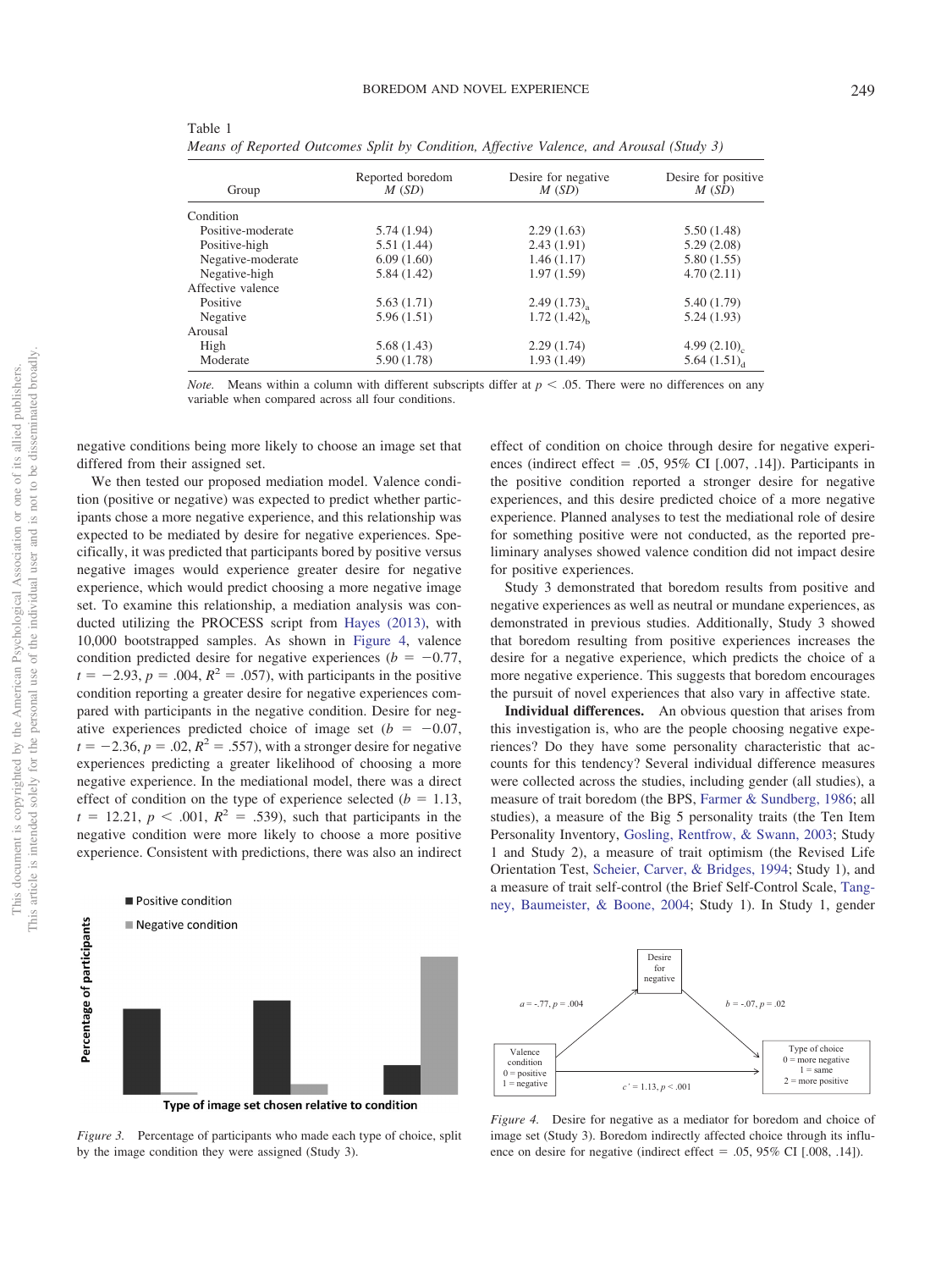predicted choice of image set, with males being more likely to choose the negative images than females ( $b = -2.96$ ,  $p = .004$ ); however, gender did not predict choice in any of the other studies. There was also no difference in level of boredom by gender in any study. No other individual difference measure significantly predicted choice in any study (see the [online supplemental materials](http://dx.doi.org/10.1037/emo0000433.supp) for all individual difference measures by study). Although our list of included individual difference measures was in no way exhaustive, our result may attest to the motivational strength of boredom. Previous research has suggested that powerful situational factors can overpower individual differences, resulting in similar behavior across people (e.g., [Mischel, 1973;](#page-11-27) [Mischel & Shoda, 1995\)](#page-11-28). An intense state of boredom may be one such situation, serving as an intense motivator to change the current situation for most people. However, one must always be cautious about interpreting null findings, and therefore we suggest that an important direction for future research is to investigate differences between those who choose negative experiences while bored and those who do not. One promising measure may stem from reducer/augmenter theory, which argues that people differ in the degree to which they respond to sensory stimuli [\(Petrie, 1967\)](#page-12-30). One study found that reducers (those who experience a lower level of sensory stimulation) were more likely to choose to watch an intensely negative film than to choose to complete questionnaires of common events after a boredom induction [\(Larsen & Zarate, 1991\)](#page-11-29). Another individual difference of promise might be morbid curiosity [\(Litman, 2005;](#page-11-30) [Oosterwijk, 2017;](#page-11-31) [Zuckerman & Litle, 1986\)](#page-12-31). At times, the desire to acquire new knowledge may outweigh the anticipated pleasure of gaining that knowledge (e.g., looking closely at a car accident; [Oosterwijk, 2017\)](#page-11-31). Although this information may be valuable in the future, as learning about the accident could help prevent the accident, the initial experience may be quite negative [\(Litman,](#page-11-30) [2005\)](#page-11-30). Thus, a difference in the level of morbid curiosity than individuals possess could be an important potential individual difference.

#### **General Discussion**

The goal of the present investigation was to test the premise that boredom prompts the pursuit of novel experiences. Across three studies, bored participants were more likely than others to choose novel experiences and experiences that elicit a different affective state (even negative states). Further, the effect of state boredom on choice was mediated by changes in experienced desire (for novel or negative experiences), such that greater boredom predicted greater desire, which, in turn, predicted greater likelihood of choosing a negative experience.

#### **Boredom**

The current findings provide insight into the motivational and behavioral impacts of boredom. Researchers have long considered boredom an emotion (e.g., [Damrad-Frye & Laird, 1989;](#page-10-1) [Izard,](#page-10-2) [1977\)](#page-10-2), yet boredom has received relatively little empirical investigation compared with other emotions. Our findings join a growing body of research suggesting that boredom is an active state [\(Danckert & Merrifield, 2016;](#page-10-34) [Eastwood et al., 2012;](#page-10-5) [Moynihan,](#page-11-32) [Igou, & van Tilburg, 2017\)](#page-11-32). Further, we were able to induce boredom through both positive and negative affective experiences,

suggesting that boredom can arise from any type of experience and not just from mundane tasks.

Functional accounts hold that emotions serve a specific purpose and result in changes in systems to enable goal pursuit (e.g., [Carver, 2004;](#page-10-15) [Frijda, 1986;](#page-10-35) [Lench, Bench, Darbor, & Moore,](#page-11-33) [2015;](#page-11-33) [Lench et al., 2011;](#page-11-8) [Tracy, 2014\)](#page-12-32). For any emotion to be functional, alternative goals must be pursued after a goal has been accomplished or an experience has lost its benefit [\(Bench &](#page-10-9) [Lench, 2013\)](#page-10-9). We proposed that boredom serves the functional role of indicating that a current situation has lost potential value and prompts the pursuit of alternative goals and experiences [\(Bench & Lench, 2013\)](#page-10-9). The findings in the present investigation support this hypothesis and demonstrate that boredom can motivate the pursuit of alternate (even more negative) experiences.

These findings extend previous research by demonstrating that boredom motivates people to pursue two related types of alternative experiences: (1) novel experiences—those that are different from the experience that induced boredom; and (2) affectively different experiences—those that will elicit a different affective state than the stimuli that induced boredom. We found evidence for this in all studies, with boredom predicting the choice of an experience that was affectively different from the experience that elicited boredom. Indeed, in Study 3, participants who were bored by a positive experience desired and chose to engage with a more negative experience. An important point for future studies to address is whether this choice is associated with affectively different states eliciting stronger reactions that signal greater potential value [\(De Neys, 2012;](#page-10-36) [Lench & Bench, 2012\)](#page-11-34). Boredom could motivate the pursuit of alternative affective experiences by changing the perception of the intensity of states that differ from the state that induced boredom.

## **Antihedonism**

It is worth noting that the findings could be considered a demonstration of an antihedonic choice, in that about one quarter of participants across studies chose to experience stimuli that have been rated by the population as negative. However, the idea of hedonistic choice is so fundamental to the current understanding of human behavior that it is difficult to offer clear evidence of antihedonic choice. In the present investigation, for example, one might argue that choosing the negative image set was actually a hedonistic choice if experiencing the negative images was less aversive than boredom. However, if choices were being made hedonistically (i.e., to increase the overall positive experience), one would expect participants to choose the novel positive options when available. This was not the case. Unfortunately, there are almost limitless rationalizations for how a negative option could become positive and is therefore not antihedonistic. It is safe to say, however, that boredom can drive people to choose experiences that are generally agreed to be negative. The negative images used in our studies were taken from the IAPS image database and chosen because of being reliably rated as negative in a standardized assessment [\(Lang et al., 2008\)](#page-11-23).

Previous models have explained the pursuit of negative emotions and apparently antihedonic choice in a variety of ways [\(Andrade & Cohen, 2007;](#page-10-37) [Erber & Erber, 2000;](#page-10-27) [Harmon-Jones,](#page-10-38) [Harmon-Jones, Amodio, & Gable, 2011;](#page-10-38) [Tamir, 2009\)](#page-12-18). According to models of mixed emotions, negative emotional experiences may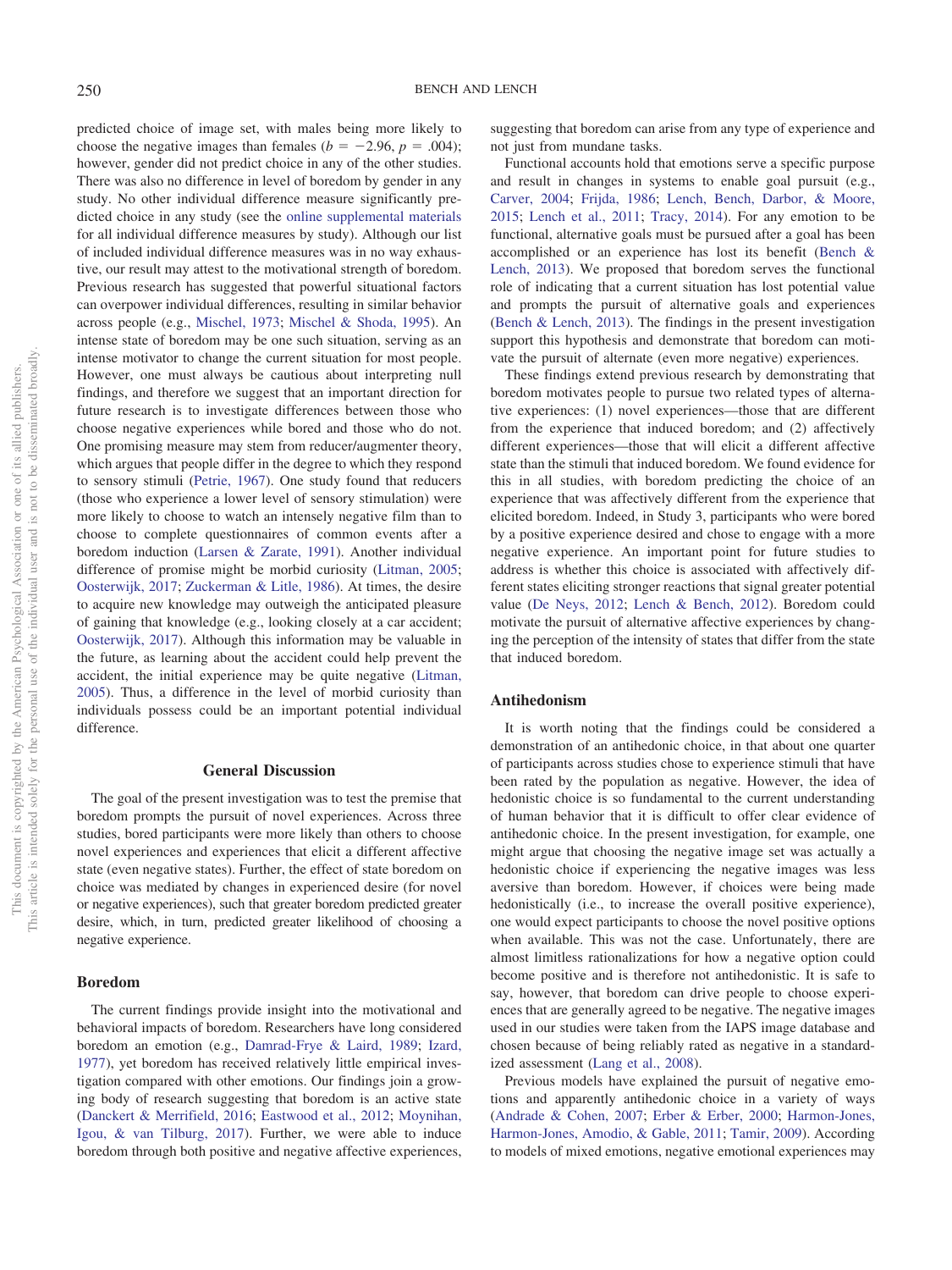be chosen because they actually elicit mixed negative and positive reactions [\(Andrade & Cohen, 2007\)](#page-10-37). They could not be considered antihedonic then, because the positive emotion provides a reward for the choice. Although the findings in the present investigation do not directly contradict this account, it seems unlikely that it could explain the full pattern of results. Previous research has also found that people have differing preferences for emotional experiences and may choose one negative emotion over another [\(Harmon-Jones et al., 2011\)](#page-10-38). It is possible that boredom is less preferred than other negative emotions, and therefore choosing the negative image set could result in an experience that is less negative than boredom. Again, however, this argument would be limited, in that it cannot account for participants choosing the negative image option over the more positive image option, given that happiness is preferred to all negative emotions. Importantly, the current investigation did not give participants discrete emotion experiences to choose from (e.g., sad, angry, disgusting). Future research should consider the preference for the experience of boredom relative to other emotions more directly.

Finally, the current findings also provide evidence that antihedonic behaviors are not always the result of selecting a negative experience because it has long-term benefits. Previous research has demonstrated that negative emotional experiences will be chosen when there is a benefit for doing so (e.g., [Tamir, 2009\)](#page-12-18). Participants in the present investigation chose negative experiences without a stated benefit, and chose them over more affectively positive experiences. It is possible that participants expected a benefit for choosing the negative image set, but it would be unclear what would create this expectation or why they could not have expected the same benefit for choosing the other available image sets. Thus, the findings provide evidence that, at times, a negative emotional experience will be chosen over a more positive experience when there is not a benefit for said choice.

## **Variability in Choice**

The percentage of participants that chose the more negative image set varied across studies. In Study 1, 55% of participants chose the more negative image set compared with 23% in Study 2. This difference was likely driven by the study design. Specifically, the sample images used in Study 1 were the same images that had been used to elicit boredom, making the more negative images the only novel option. This likely encouraged more participants to choose the more negative option at a relatively higher frequency. In Study 2, both image option samples consisted of images that had not been included in the boredom induction. Although this difference in design may seem small, it directly tests the relative importance of novelty (i.e., unfamiliar stimuli) versus affective novelty (i.e., stimuli that change affective state). Decades of research have demonstrated that people show a preference for novel things (e.g., [Bash](#page-10-39)[inski, Werner, & Rudy, 1985;](#page-10-39) [P. S. Kaplan & Werner, 1986\)](#page-11-35). Research has also found that repeated exposure to a stimulus decreases neuronal activity associated with exposure to that stimulus [\(Turk-](#page-12-33)[Browne, Scholl, & Chun, 2008\)](#page-12-33). Taken together, these findings suggest that completely novel sample options could have a large impact on choice. In Study 3, 74% of participants chose an image set that *differed* from the set that induced boredom, with 22% of participants choosing a more negative image set. This is a similar percentage to Study 2 and again consisted of completely novel sample image options.

## **Limitations**

The current studies have several limitations. First, the primary dependent variable in all three studies consisted of a single choice. We opted to design the studies in this way, as the duration of a state of boredom is unclear, and if boredom does motivate the pursuit of alternative experiences, the state of boredom, or at least the most powerful form of this motivation, could pass immediately after an alternative experience. Thus, multiple choices in a single study might require multiple boredom inductions. Future research should investigate whether an alternative experience immediately alleviates a state of boredom.

Future research should further explore whether choosing a novel and affectively novel stimulus actually leads to a different affective state or reduction in boredom. This is an important limitation to consider and could suggest that our findings reveal more about boredom and choice than about boredom and affective experience. Future research should directly assess whether the choice of new experiences while bored actually results in more positive affect. Additionally, our study design consisted of an experience that may be unlikely to occur in daily life. Although our findings demonstrate that it is possible to become bored from both positive and negative experiences (as well as neutral experiences), boredom in daily life is most likely to occur in neutral circumstances.

Finally, the study sample was composed of undergraduate college students in a research laboratory, which may limit the generalizability of the findings (e.g., to alternative age groups, other cultures, natural settings; [Henrich, Heine, & Norenzayan, 2010;](#page-10-40) [Sears, 1986\)](#page-12-34). This sample and artificial setting were selected because of availability and to provide a more controlled test of the proposed motivational role of boredom. Future research should test these findings in a more natural setting and with a younger age group (e.g., students in a classroom), as well as in different cultures, for a better understanding of the generalizability of the findings (particularly as other cultures may prefer different experiences; [Sims et al., 2018\)](#page-12-27). Interestingly, boredom is more commonly reported in men [\(Chin, Markey, Bhargava, Kassam, &](#page-10-41) [Loewenstein, 2017\)](#page-10-41), whereas our sample consisted predominantly of women. This suggests that our sample might somewhat understate our results, as men report more boredom than women, and in previous research, men were more likely to choose negative experience than women (i.e., shock themselves; [Wilson et al., 2014\)](#page-12-21).

## **Conclusion**

Practically speaking, the current findings speak to the potentially pervasive impact of boredom on behavior, given how frequently it occurs in daily life. This investigation demonstrated that state boredom is a motivating state. In fact, boredom is so powerful that it causes people to choose negative experiences. Outside of the laboratory, the desire for negative experiences that accompanies boredom could result in a variety of high-risk behaviors, leading to potentially serious consequences.

#### **References**

<span id="page-9-0"></span>Aarts, H., Custers, R., & Holland, R. W. (2007). The nonconscious cessation of goal pursuit: When goals and negative affect are coactivated.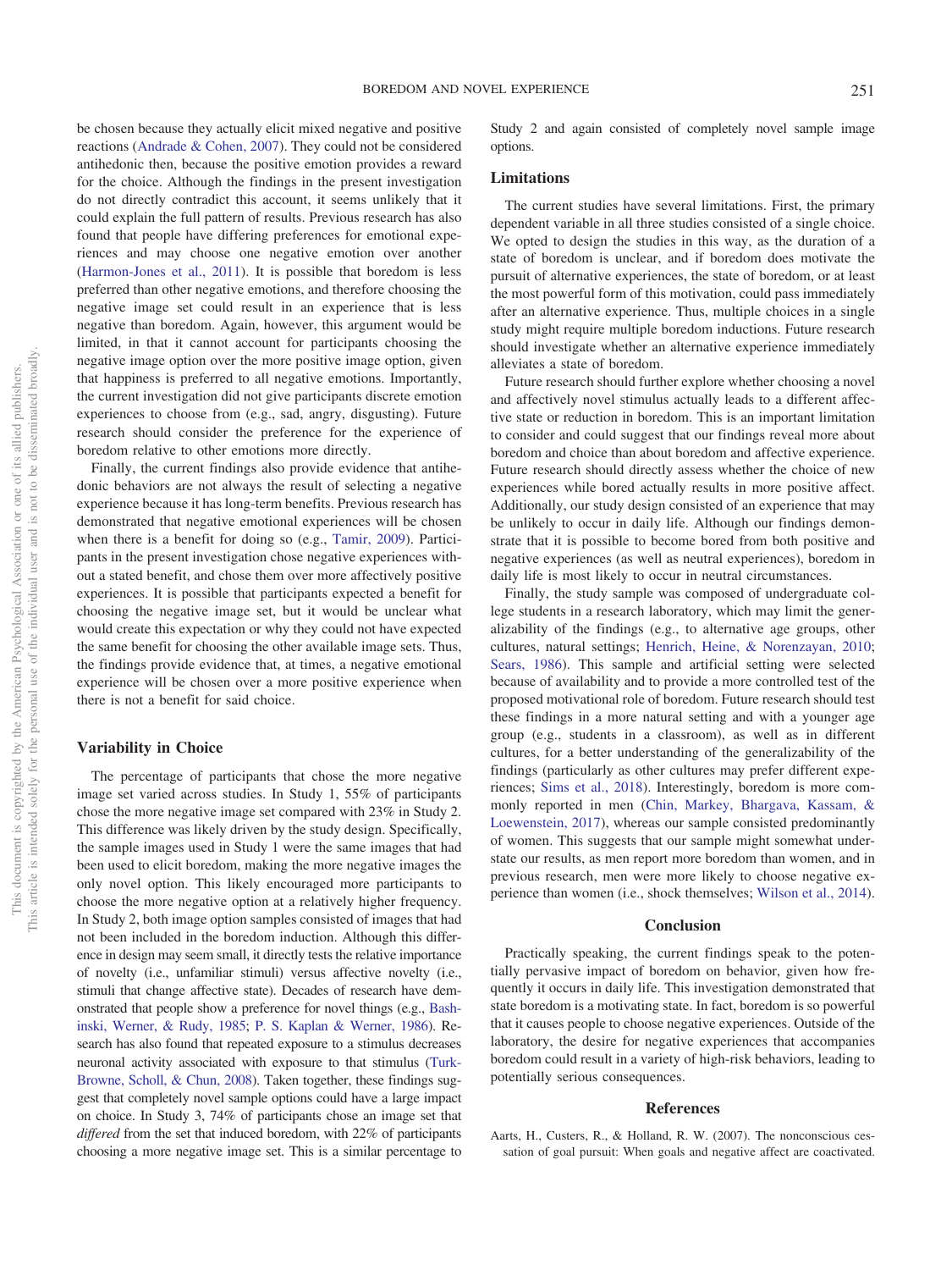*Journal of Personality and Social Psychology, 92,* 165–178. [http://dx](http://dx.doi.org/10.1037/0022-3514.92.2.165) [.doi.org/10.1037/0022-3514.92.2.165](http://dx.doi.org/10.1037/0022-3514.92.2.165)

- <span id="page-10-6"></span>Abramson, E. E., & Stinson, S. G. (1977). Boredom and eating in obese and non-obese individuals. *Addictive Behaviors, 2,* 181–185. [http://dx](http://dx.doi.org/10.1016/0306-4603%2877%2990015-6) [.doi.org/10.1016/0306-4603\(77\)90015-6](http://dx.doi.org/10.1016/0306-4603%2877%2990015-6)
- <span id="page-10-37"></span>Andrade, E. B., & Cohen, J. B. (2007). On the consumption of negative feelings. *Journal of Consumer Research, 34,* 283–300. [http://dx.doi.org/](http://dx.doi.org/10.1086/519498) [10.1086/519498](http://dx.doi.org/10.1086/519498)
- <span id="page-10-17"></span>Arnold, M. B. (1960). *Emotion and personality*. New York, NY: Columbia University Press.
- <span id="page-10-19"></span>Bailenson, J. N., Pontikakis, E. D., Mauss, I. B., Gross, J. J., Jabon, M. E., Hutcherson, C. A. C., . . . John, O. (2008). Real-time classification of evoked emotions using facial feature tracking and physiological responses. *International Journal of Human-Computer Studies, 66,* 303– 317. <http://dx.doi.org/10.1016/j.ijhcs.2007.10.011>
- <span id="page-10-8"></span>Barbalet, J. M. (1999). Boredom and social meaning. *British Journal of Sociology, 50,* 631– 646. <http://dx.doi.org/10.1080/000713199358572>
- <span id="page-10-14"></span>Barrett, L. F. (2012). Emotions are real. *Emotion, 12,* 413– 429. [http://dx](http://dx.doi.org/10.1037/a0027555) [.doi.org/10.1037/a0027555](http://dx.doi.org/10.1037/a0027555)
- <span id="page-10-39"></span>Bashinski, H. S., Werner, J. S., & Rudy, J. W. (1985). Determinants of infant visual fixation: Evidence for a two-process theory. *Journal of Experimental Child Psychology, 39,* 580 –598. [http://dx.doi.org/10.1016/](http://dx.doi.org/10.1016/0022-0965%2885%2990058-X) [0022-0965\(85\)90058-X](http://dx.doi.org/10.1016/0022-0965%2885%2990058-X)
- <span id="page-10-9"></span>Bench, S. W., & Lench, H. C. (2013). On the function of boredom. *Behavioral Sciences, 3,* 459 – 472. <http://dx.doi.org/10.3390/bs3030459>
- <span id="page-10-7"></span>Bench, S. W., Yaugher, A. C., & Lench, H. C. (2015). Method of induction could affect emotional outcomes: Comment on Markey, Chin, Vanepps, and Loewenstein (2014). *Perceptual and Motor Skills, 120,* 556 –559. <http://dx.doi.org/10.2466/27.PMS.120v19x4>
- <span id="page-10-22"></span>Berlyne, D. E. (1970). Novelty, complexity, and hedonic value. *Perception & Psychophysics, 8,* 279 –286. <http://dx.doi.org/10.3758/BF03212593>
- <span id="page-10-25"></span>Bornstein, R. F. (1989). Exposure and affect: Overview and meta-analysis of research, 1968 –1987. *Psychological Bulletin, 106,* 265–289. [http://](http://dx.doi.org/10.1037/0033-2909.106.2.265) [dx.doi.org/10.1037/0033-2909.106.2.265](http://dx.doi.org/10.1037/0033-2909.106.2.265)
- <span id="page-10-11"></span>Broadbent, D., & Broadbent, M. (1988). Anxiety and attentional bias: State and trait. *Cognition and Emotion, 2,* 165–183. [http://dx.doi.org/10.1080/](http://dx.doi.org/10.1080/02699938808410922) [02699938808410922](http://dx.doi.org/10.1080/02699938808410922)
- <span id="page-10-0"></span>Carroll, L. (1968). *Alice's adventures in wonderland*. New York, NY: Random House.
- <span id="page-10-15"></span>Carver, C. S. (2004). Negative affects deriving from the behavioral approach system. *Emotion, 4,* 3–22. [http://dx.doi.org/10.1037/1528-3542](http://dx.doi.org/10.1037/1528-3542.4.1.3) [.4.1.3](http://dx.doi.org/10.1037/1528-3542.4.1.3)
- <span id="page-10-41"></span>Chin, A., Markey, A., Bhargava, S., Kassam, K. S., & Loewenstein, G. (2017). Bored in the USA: Experience sampling and boredom in everyday life. *Emotion, 17,* 359 –368. <http://dx.doi.org/10.1037/emo0000232>
- <span id="page-10-28"></span>Dal Mas, D. E., & Wittmann, B. C. (2017). Avoiding boredom: Caudate and insula activity reflects boredom-elicited purchase bias. *Cortex: A Journal Devoted to the Study of the Nervous System and Behavior, 92,* 57– 69. <http://dx.doi.org/10.1016/j.cortex.2017.03.008>
- <span id="page-10-34"></span>Danckert, J., & Merrifield, C. (2016). Boredom, sustained attention and the default mode network. *Experimental Brain Research, 234,* 1–12.
- <span id="page-10-36"></span>De Neys, W. (2012). Bias and conflict: A case for logical intuitions. *Perspectives on Psychological Science, 7,* 28 –38. [http://dx.doi.org/10](http://dx.doi.org/10.1177/1745691611429354) [.1177/1745691611429354](http://dx.doi.org/10.1177/1745691611429354)
- <span id="page-10-1"></span>Dramrad-Frye, R., & Laird, J. D. (1989). The experience of boredom: The role of the self-perception of attention. *Journal of Personality and Social Psychology, 57,* 315–320. <http://dx.doi.org/10.1037/0022-3514.57.2.315>
- <span id="page-10-4"></span>Eastwood, J. D., Cavaliere, C., Fahlman, S. A., & Eastwood, A. E. (2007). A desire for desires: Boredom and its relation to alexithymia. *Personality and Individual Differences, 42,* 1035–1045. [http://dx.doi.org/10](http://dx.doi.org/10.1016/j.paid.2006.08.027) [.1016/j.paid.2006.08.027](http://dx.doi.org/10.1016/j.paid.2006.08.027)
- <span id="page-10-5"></span>Eastwood, J. D., Frischen, A., Fenske, M. J., & Smilek, D. (2012). The unengaged mind: Defining boredom in terms of attention. *Perspectives*

*on Psychological Science, 7,* 482– 495. [http://dx.doi.org/10.1177/1745](http://dx.doi.org/10.1177/1745691612456044) [691612456044](http://dx.doi.org/10.1177/1745691612456044)

- <span id="page-10-26"></span>Edwards, W. (1962). Subjective probabilities inferred from decisions. *Psychological Review, 69,* 109 –135. <http://dx.doi.org/10.1037/h0038674>
- <span id="page-10-13"></span>Eich, E., Kihlstrom, J. F., Bower, G. H., Forgas, J. P., & Niedenthal, P. M. (Eds.). (2000). *Cognition and emotion*. New York, NY: Oxford University Press.
- <span id="page-10-18"></span>Ekman, P. (1992). Are there basic emotions? *Psychological Review, 99,* 550 –553. <http://dx.doi.org/10.1037/0033-295X.99.3.550>
- <span id="page-10-10"></span>Elpidorou, A. (2014). The bright side of boredom. *Frontiers in Psychology, 5,* 1245. <http://dx.doi.org/10.3389/fpsyg.2014.01245>
- <span id="page-10-27"></span>Erber, R., & Erber, M. W. (2000). The self-regulation of moods: Second thoughts on the importance of happiness in everyday life. *Psychological Inquiry, 11,* 142–148. [http://dx.doi.org/10.1207/S15327965PLI1103\\_02](http://dx.doi.org/10.1207/S15327965PLI1103_02)
- <span id="page-10-3"></span>Fahlman, S. A., Mercer, K. B., Gaskovski, P., Eastwood, A. E., & Eastwood, J. D. (2009). Does a lack of life meaning cause boredom? Results from psychometric, longitudinal, and experimental analyses. *Journal of Social and Clinical Psychology, 28,* 307–340. [http://dx.doi.org/10.1521/](http://dx.doi.org/10.1521/jscp.2009.28.3.307) [jscp.2009.28.3.307](http://dx.doi.org/10.1521/jscp.2009.28.3.307)
- <span id="page-10-30"></span>Farmer, R., & Sundberg, N. D. (1986). Boredom proneness—The development and correlates of a new scale. *Journal of Personality Assessment, 50,* 4 –17. [http://dx.doi.org/10.1207/s15327752jpa5001\\_2](http://dx.doi.org/10.1207/s15327752jpa5001_2)
- <span id="page-10-20"></span>Flavell, J. H. (1977). *Cognitive development*. Englewood Cliffs, NJ: Prentice Hall.
- <span id="page-10-23"></span>Frederick, S., & Loewenstein, G. (1999). Hedonic adaptation. In D. Kahneman, E. Diener, & N. Schwarz (Eds.), *Well-being: The foundations of hedonic psychology* (pp. 302–329). New York, NY: Russell Sage Foundation.
- <span id="page-10-35"></span>Frijda, N. H. (1986). *The emotions*. New York, NY: Cambridge University Press.
- <span id="page-10-16"></span>Frijda, N. H. (1987). Emotion, cognitive stricter, and action tendency. *Cognition and Emotion, 1,* 115–143. [http://dx.doi.org/10.1080/0269](http://dx.doi.org/10.1080/02699938708408043) [9938708408043](http://dx.doi.org/10.1080/02699938708408043)
- <span id="page-10-31"></span>Fritz, M. S., & Mackinnon, D. P. (2007). Required sample size to detect the mediated effect. *Psychological Science, 18,* 233–239. [http://dx.doi.org/](http://dx.doi.org/10.1111/j.1467-9280.2007.01882.x) [10.1111/j.1467-9280.2007.01882.x](http://dx.doi.org/10.1111/j.1467-9280.2007.01882.x)
- <span id="page-10-12"></span>Gaudry, E., Vagg, P., & Spielberger, C. D. (1975). Validation of the state-trait distinction in anxiety research. *Multivariate Behavioral Research, 10,* 331–341. [http://dx.doi.org/10.1207/s15327906mbr1003\\_6](http://dx.doi.org/10.1207/s15327906mbr1003_6)
- <span id="page-10-24"></span>Gilbert, D. T., Lieberman, M. D., Morewedge, C. K., & Wilson, T. D. (2004). The peculiar longevity of things not so bad. *Psychological Science, 15,* 14 –19. [http://dx.doi.org/10.1111/j.0963-7214.2004.0150](http://dx.doi.org/10.1111/j.0963-7214.2004.01501003.x) [1003.x](http://dx.doi.org/10.1111/j.0963-7214.2004.01501003.x)
- <span id="page-10-33"></span>Gosling, S. D., Rentfrow, P. J., & Swann, W. B., Jr. (2003). A very brief measure of the Big Five personality domains. *Journal of Research in Personality, 37,* 504 –528. [http://dx.doi.org/10.1016/S0092-6566\(03\)](http://dx.doi.org/10.1016/S0092-6566%2803%2900046-1) [00046-1](http://dx.doi.org/10.1016/S0092-6566%2803%2900046-1)
- <span id="page-10-38"></span>Harmon-Jones, E., Harmon-Jones, C., Amodio, D. M., & Gable, P. A. (2011). Attitudes toward emotions. *Journal of Personality and Social Psychology, 101,* 1332–1350. <http://dx.doi.org/10.1037/a0024951>
- <span id="page-10-29"></span>Havermans, R. C., Vancleef, L., Kalamatianos, A., & Nederkoorn, C. (2015). Eating and inflicting pain out of boredom. *Appetite, 85,* 52–57. <http://dx.doi.org/10.1016/j.appet.2014.11.007>
- <span id="page-10-32"></span>Hayes, A. F. (2013). *Introduction to mediation, moderation, and conditional process analysis: A regression based approach*. New York, NY: Guilford Press.
- <span id="page-10-40"></span>Henrich, J., Heine, S. J., & Norenzayan, A. (2010). The weirdest people in the world? *Behavioral and Brain Sciences, 33,* 61– 83. [http://dx.doi.org/](http://dx.doi.org/10.1017/S0140525X0999152X) [10.1017/S0140525X0999152X](http://dx.doi.org/10.1017/S0140525X0999152X)
- <span id="page-10-21"></span>Hirschman, E. C. (1980). Innovativeness, novelty seeking, and consumer creativity. *Journal of Consumer Research, 7,* 283–295. [http://dx.doi.org/](http://dx.doi.org/10.1086/208816) [10.1086/208816](http://dx.doi.org/10.1086/208816)
- <span id="page-10-2"></span>Izard, C. E. (1977). *Human emotions*. New York, NY: Plenum Press. <http://dx.doi.org/10.1007/978-1-4899-2209-0>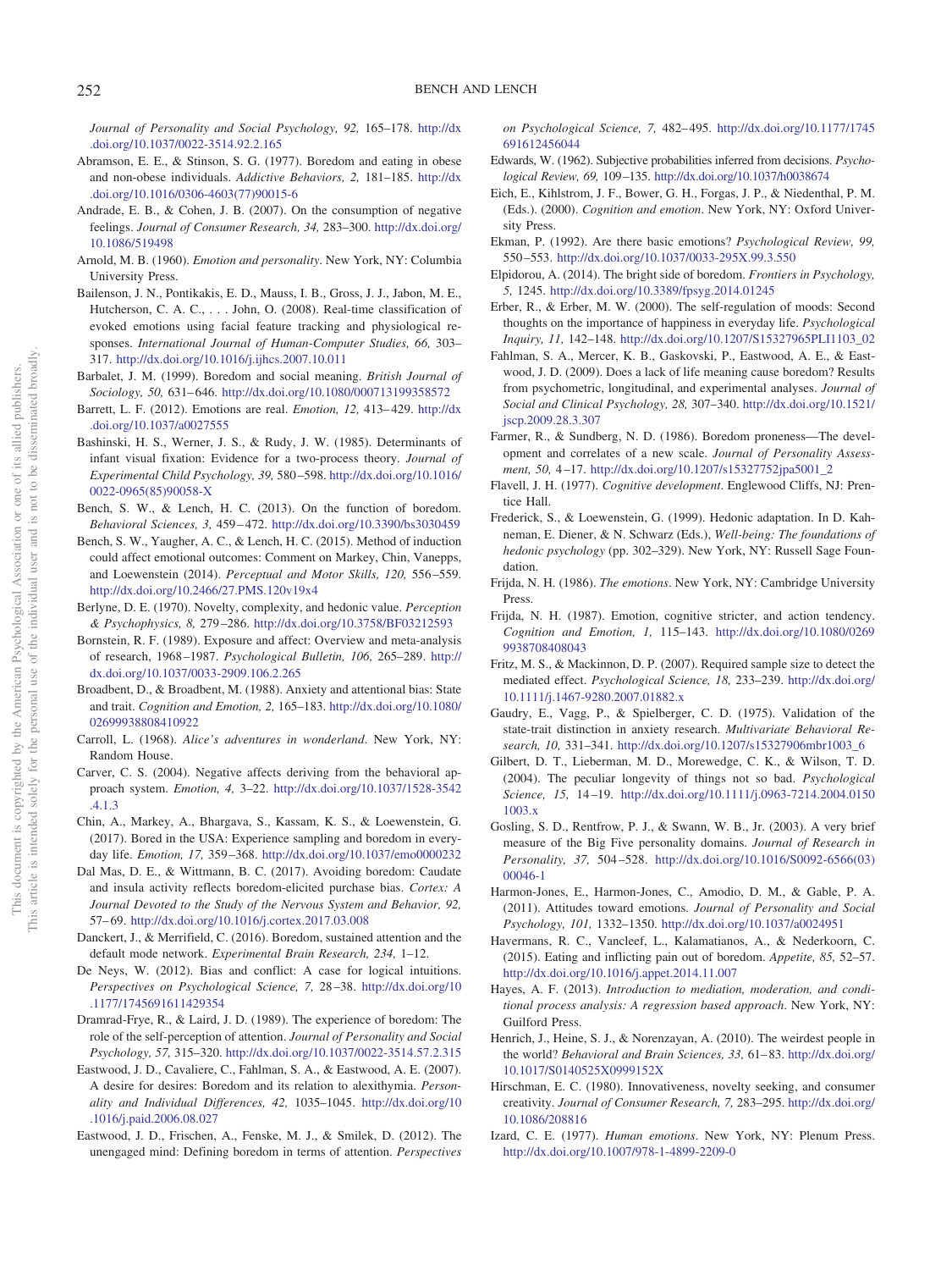- <span id="page-11-35"></span>Kaplan, P. S., & Werner, J. S. (1986). Habituation, response to novelty, and dishabituation in human infants: Tests of a dual-process theory of visual attention. *Journal of Experimental Child Psychology, 42,* 199 –217. [http://dx.doi.org/10.1016/0022-0965\(86\)90023-8](http://dx.doi.org/10.1016/0022-0965%2886%2990023-8)
- <span id="page-11-6"></span>Kaplan, R. L., Levine, L. J., Safer, M. A., & Lench, H. C. (2016). Forgetting feelings: Opposite biases in reports of the intensity of past emotion and mood. *Emotion, 16,* 309 –319. [http://dx.doi.org/10.1037/](http://dx.doi.org/10.1037/emo0000127) [emo0000127](http://dx.doi.org/10.1037/emo0000127)
- <span id="page-11-13"></span>Kragel, P. A., & Labar, K. S. (2013). Multivariate pattern classification reveals autonomic and experiential representations of discrete emotions. *Emotion, 13,* 681– 690. <http://dx.doi.org/10.1037/a0031820>
- <span id="page-11-26"></span>Kuppens, P., Tuerlinckx, F., Russell, J. A., & Barrett, L. F. (2013). The relation between valence and arousal in subjective experience. *Psychological Bulletin, 139,* 917–940. <http://dx.doi.org/10.1037/a0030811>
- <span id="page-11-23"></span>Lang, P. J., Bradley, M. M., & Cuthbert, B. N. (2008). *International Affective Picture System (IAPS): Affective ratings of pictures and instruction manual* (Technical Report No. A-8). Gainesville, FL: University of Florida.
- <span id="page-11-29"></span>Larsen, R. J., & Zarate, M. (1991). Extending reducer/augmenter theory into the emotion domain: The role of affect in regulating stimulation level. *Personality and Individual Differences, 12,* 713–723. [http://dx.doi](http://dx.doi.org/10.1016/0191-8869%2891%2990227-3) [.org/10.1016/0191-8869\(91\)90227-3](http://dx.doi.org/10.1016/0191-8869%2891%2990227-3)
- <span id="page-11-5"></span>Lee, C. M., Neighbors, C., & Woods, B. A. (2007). Marijuana motives: Young adults' reasons for using marijuana. *Addictive Behaviors, 32,* 1384 –1394. <http://dx.doi.org/10.1016/j.addbeh.2006.09.010>
- <span id="page-11-34"></span>Lench, H. C., & Bench, S. W. (2012). Automatic optimism: Why people assume their futures will be bright. *Social and Personality Psychology Compass, 6,* 347–360. [http://dx.doi.org/10.1111/j.1751-9004.2012](http://dx.doi.org/10.1111/j.1751-9004.2012.00430.x) [.00430.x](http://dx.doi.org/10.1111/j.1751-9004.2012.00430.x)
- <span id="page-11-33"></span>Lench, H. C., Bench, S. W., Darbor, K. E., & Moore, M. (2015). A functionalist manifesto: Goal-related emotions from an evolutionary perspective. *Emotion Review, 7,* 90 –98. [http://dx.doi.org/10.1177/175](http://dx.doi.org/10.1177/1754073914553001) [4073914553001](http://dx.doi.org/10.1177/1754073914553001)
- <span id="page-11-14"></span>Lench, H. C., Bench, S. W., & Flores, S. A. (2013). Searching for evidence, not a war: Reply to Lindquist, Siegel, Quigley, and Barrett (2013). *Psychological Bulletin, 139,* 264 –268. [http://dx.doi.org/10.1037/a00](http://dx.doi.org/10.1037/a0029296) [29296](http://dx.doi.org/10.1037/a0029296)
- <span id="page-11-8"></span>Lench, H. C., Flores, S. A., & Bench, S. W. (2011). Discrete emotions predict changes in cognition, judgment, experience, behavior, and physiology: A meta-analysis of experimental emotion elicitations. *Psychological Bulletin, 137,* 834 – 855. <http://dx.doi.org/10.1037/a0024244>
- <span id="page-11-24"></span>Lench, H. C., Taylor, A. B., & Bench, S. W. (2014). An alternative approach to analysis of mental states in experimental social cognition research. *Behavior Research Methods, 46,* 215–228. [http://dx.doi.org/10](http://dx.doi.org/10.3758/s13428-013-0351-0) [.3758/s13428-013-0351-0](http://dx.doi.org/10.3758/s13428-013-0351-0)
- <span id="page-11-7"></span>Lench, H. C., Tibbett, T. P., & Bench, S. W. (2016). Exploring the toolkit of emotion: What do sadness and anger do for us? *Social and Personality Psychology Compass, 10,* 11–25. [http://dx.doi.org/10.1111/spc3](http://dx.doi.org/10.1111/spc3.12229) [.12229](http://dx.doi.org/10.1111/spc3.12229)
- <span id="page-11-1"></span>LePera, N. (2011). Relationships between boredom proneness, mindfulness, anxiety, depression, and substance use. *The New School Psychology Bulletin, 8,* 15–25.
- <span id="page-11-10"></span>Lerner, J. S., & Tiedens, L. Z. (2006). Portrait of the angry decision maker: How appraisal tendencies shape anger's influence on cognition. *Journal of Behavioral Decision Making, 19,* 115–137. [http://dx.doi.org/10.1002/](http://dx.doi.org/10.1002/bdm.515) [bdm.515](http://dx.doi.org/10.1002/bdm.515)
- <span id="page-11-9"></span>Lindquist, K. A. (2013). Emotions emerge from more basic psychological ingredient: A modern psychological constructionist model. *Emotion Review, 5,* 356 –368. <http://dx.doi.org/10.1177/1754073913489750>
- <span id="page-11-30"></span>Litman, J. A. (2005). Curiosity and the pleasures of learning: Wanting and liking new information. *Cognition and Emotion, 19,* 793– 814. [http://dx](http://dx.doi.org/10.1080/02699930541000101) [.doi.org/10.1080/02699930541000101](http://dx.doi.org/10.1080/02699930541000101)
- <span id="page-11-25"></span>MacKinnon, D. P., Lockwood, C. M., Hoffman, J. M., West, S. G., & Sheets, V. (2002). A comparison of methods to test mediation and other

intervening variable effects. *Psychological Methods, 7,* 83–104. [http://](http://dx.doi.org/10.1037/1082-989X.7.1.83) [dx.doi.org/10.1037/1082-989X.7.1.83](http://dx.doi.org/10.1037/1082-989X.7.1.83)

- <span id="page-11-19"></span>Malkovsky, E., Merrifield, C., Goldberg, Y., & Danckert, J. (2012). Exploring the relationship between boredom and sustained attention. *Experimental Brain Research, 221,* 59 – 67. [http://dx.doi.org/10.1007/](http://dx.doi.org/10.1007/s00221-012-3147-z) [s00221-012-3147-z](http://dx.doi.org/10.1007/s00221-012-3147-z)
- <span id="page-11-17"></span>Mann, S., & Cadman, R. (2014). Does being bored make us more creative? *Creativity Research Journal, 26,* 165–173. [http://dx.doi.org/10.1080/](http://dx.doi.org/10.1080/10400419.2014.901073) [10400419.2014.901073](http://dx.doi.org/10.1080/10400419.2014.901073)
- <span id="page-11-18"></span>Markey, A., Chin, A., Vanepps, E. M., & Loewenstein, G. (2014). Identifying a reliable boredom induction. *Perceptual and Motor Skills, 119,* 237–253. <http://dx.doi.org/10.2466/27.PMS.119c18z6>
- <span id="page-11-15"></span>Meagher, R. K., Campbell, D. L. M., & Mason, G. J. (2017). Boredom-like states in mink and their behavioural correlates: A replicate study. *Applied Animal Behaviour Science, 197,* 112–119. [http://dx.doi.org/10](http://dx.doi.org/10.1016/j.applanim.2017.08.001) [.1016/j.applanim.2017.08.001](http://dx.doi.org/10.1016/j.applanim.2017.08.001)
- <span id="page-11-16"></span>Meagher, R. K., & Mason, G. J. (2012). Environmental enrichment reduces signs of boredom in caged mink. *PLoS ONE, 7,* e49180. [http://dx.doi](http://dx.doi.org/10.1371/journal.pone.0049180) [.org/10.1371/journal.pone.0049180](http://dx.doi.org/10.1371/journal.pone.0049180)
- <span id="page-11-20"></span>Mellers, B. A. (2000). Choice and the relative pleasure of consequences. *Psychological Bulletin, 126,* 910 –924. [http://dx.doi.org/10.1037/0033-](http://dx.doi.org/10.1037/0033-2909.126.6.910) [2909.126.6.910](http://dx.doi.org/10.1037/0033-2909.126.6.910)
- <span id="page-11-2"></span>Mercer, K. D., & Eastwood, J. D. (2010). Is boredom associate with problem gambling behavior? It depends on what you mean by "boredom." *International Gambling Studies, 10,* 91–104. [http://dx.doi.org/10](http://dx.doi.org/10.1080/14459791003754414) [.1080/14459791003754414](http://dx.doi.org/10.1080/14459791003754414)
- <span id="page-11-3"></span>Merrifield, C., & Danckert, J. (2014). Characterizing the psychophysiological signature of boredom. *Experimental Brain Research, 232,* 481– 491. <http://dx.doi.org/10.1007/s00221-013-3755-2>
- <span id="page-11-27"></span>Mischel, W. (1973). Toward a cognitive social learning reconceptualization of personality. *Psychological Review, 80,* 252–283. [http://dx.doi](http://dx.doi.org/10.1037/h0035002) [.org/10.1037/h0035002](http://dx.doi.org/10.1037/h0035002)
- <span id="page-11-28"></span>Mischel, W., & Shoda, Y. (1995). A cognitive-affective system theory of personality: Reconceptualizing situations, dispositions, dynamics, and invariance in personality structure. *Psychological Review, 102,* 246 – 268. <http://dx.doi.org/10.1037/0033-295X.102.2.246>
- <span id="page-11-11"></span>Moors, A., Ellsworth, P. C., Scherer, K. R., & Frijda, N. H. (2013). Appraisal theories of emotion: State of the art and future development. *Emotion Review, 5,* 119 –124. [http://dx.doi.org/10.1177/175407391](http://dx.doi.org/10.1177/1754073912468165) [2468165](http://dx.doi.org/10.1177/1754073912468165)
- <span id="page-11-32"></span>Moynihan, A. B., Igou, E. R., & van Tilburg, W. A. P. (2017). Boredom increases impulsiveness: A meaning-regulation perspective. *Social Psychology, 48,* 293–309. <http://dx.doi.org/10.1027/1864-9335/a000317>
- <span id="page-11-22"></span>Nederkoorn, C., Vancleef, L., Wilkenhöner, A., Claes, L., & Havermans, R. C. (2016). Self-inflicted pain out of boredom. *Psychiatry Research, 237,* 127–132. <http://dx.doi.org/10.1016/j.psychres.2016.01.063>
- <span id="page-11-4"></span>Ng, A. H., Liu, Y., Chen, J., & Eastwood, J. D. (2015). Culture and state boredom: A comparison between European Canadians and Chinese. *Personality and Individual Differences, 75,* 13–18. [http://dx.doi.org/10](http://dx.doi.org/10.1016/j.paid.2014.10.052) [.1016/j.paid.2014.10.052](http://dx.doi.org/10.1016/j.paid.2014.10.052)
- <span id="page-11-12"></span>Oatley, K., & Duncan, E. (1994). The experience of emotions in everyday life. *Cognition and Emotion, 8,* 369 –381. [http://dx.doi.org/10.1080/026](http://dx.doi.org/10.1080/02699939408408947) [99939408408947](http://dx.doi.org/10.1080/02699939408408947)
- <span id="page-11-0"></span>O'Hanlon, J. F. (1981). Boredom: Practical consequences and a theory. *Acta Psychologica, 49,* 53– 82. [http://dx.doi.org/10.1016/0001-](http://dx.doi.org/10.1016/0001-6918%2881%2990033-0) [6918\(81\)90033-0](http://dx.doi.org/10.1016/0001-6918%2881%2990033-0)
- <span id="page-11-31"></span>Oosterwijk, S. (2017). Choosing the negative: A behavioral demonstration of morbid curiosity. *PLoS ONE, 12,* e0178399. [http://dx.doi.org/10](http://dx.doi.org/10.1371/journal.pone.0178399) [.1371/journal.pone.0178399](http://dx.doi.org/10.1371/journal.pone.0178399)
- <span id="page-11-21"></span>Oosterwijk, S., Lindquist, K. A., Adebayo, M., & Barrett, L. F. (2016). The neural representation of typical and atypical experiences of negative images: Comparing fear, disgust and morbid fascination. *Social Cognitive and Affective Neuroscience, 11,* 11–22. [http://dx.doi.org/10.1093/](http://dx.doi.org/10.1093/scan/nsv088) [scan/nsv088](http://dx.doi.org/10.1093/scan/nsv088)